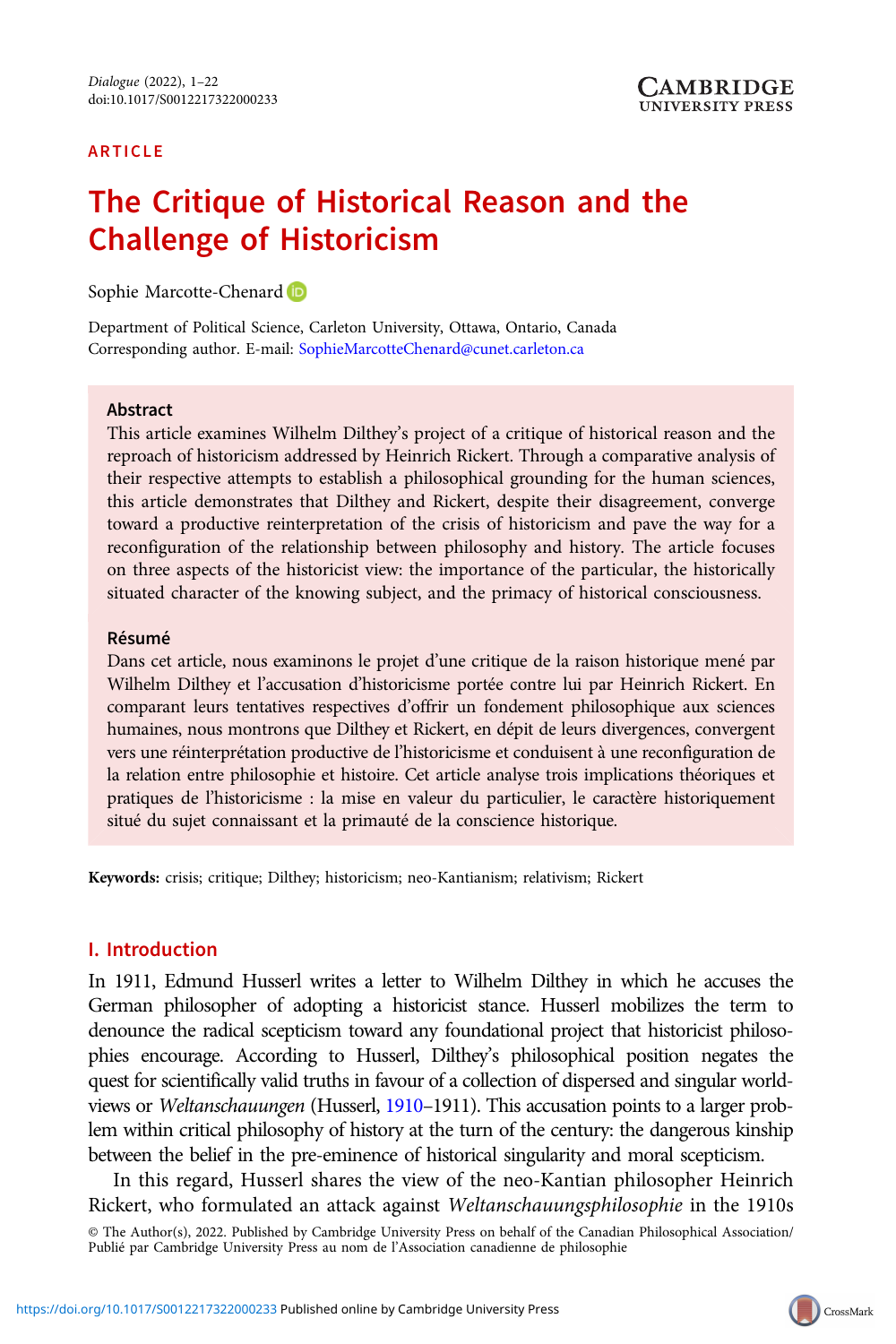and criticized more thoroughly the different forms of philosophies of life in his 1920 work entitled Die Philosophie des Lebens. According to Rickert, Dilthey represents one of the chief proponents of an approach that insists on the primacy of historical experience, which leads to a relativization of our epistemological and moral categories that in turn fuels the so-called crisis of historicism in social science and philosophy (Rickert, [1920](#page-21-0)). Dilthey ([2019b\)](#page-20-0) promptly denies these accusations of historicism and reiterates what has been, throughout his life, his overarching ambition: to determine, through what he calls a "critique of historical reason," the fundamental conditions of a universally valid knowledge of social and historical reality (Dilthey, [1989,](#page-20-0) p. 165).

Contemporary scholarship on the German historicist tradition, and on the crisis of historicism that peaks during the first decades of the  $20<sup>th</sup>$  century, focuses on the damaging effects of the historicist doctrine on historical science or on philosophy — or both (Bambach, [1995,](#page-19-0) [2013](#page-19-0); Beiser, [2009](#page-19-0), [2011](#page-19-0), [2013](#page-19-0); Paul, [2008](#page-20-0); Strauss, [1949;](#page-21-0) Troeltsch, [1922](#page-21-0)). Indeed, the diagnosis of a 'crisis' of historicism, for all its ambiguous connotations and associations, often comes with two loyal travel companions: relativism and nihilism (Paul & van Veldhuizen, [2021](#page-20-0)). Representatives of the Baden school of neo-Kantianism are among those who seek to preserve the discipline of philosophy from the detrimental effects of historicization. They thus oppose those who, like Dilthey, proceed to a rapprochement of philosophy and history. The frictions between neo-Kantianism and the different types of Lebensphilosophie at the beginning of the 20<sup>th</sup> century reveal an enduring philosophical problem: that of a tension between universal validity and historical individuality (see Rickert, [1932\)](#page-21-0).

Drawing on the confrontation between Dilthey and Rickert, I demonstrate that their respective answers to the challenge of historicism allow us to revisit the negative connotations associated with the term. The surprising kinship between Dilthey's and Rickert's philosophical projects shows that there is more to historicism than relativism. Historicism as a mode of interpretation can also lead to the recognition of the philosophical value of historical diversity and the benefits of historical consciousness. If Husserl and Rickert are correct in associating Dilthey's enterprise with historicism, this article contends that it might not be altogether negative, and that Rickert also espouses several premises of the historicist doctrine.

To make my case, I proceed in three steps. In Section II, I expose the roots of the crisis of historicism as an identity crisis of philosophy to set up the historicist challenge that both Dilthey and Rickert confront. In Section III, I analyze Dilthey's project of a critique of historical reason as a response to this crisis and examine the elements that might earn him the title of historicist, such as the philosophical attention to the particular, the emphasis on lived experience, and the primacy of historical consciousness. In doing so, I focus on the aspects by which Rickert, despite his criticism, stands in close proximity to Dilthey's position. Drawing on Rickert's argument against the confusion of orders between philosophy and history and Dilthey's response, I argue that historicism can be partly freed from its negative connotations when understood not as relativism, but as pluralism. As this article demonstrates, the project of a critical philosophy of history that Dilthey and Rickert share brings to light the positive impact of the crisis of historicism toward a reassessment of the traditional conception of knowledge and reason during the first decades of the 20<sup>th</sup> century.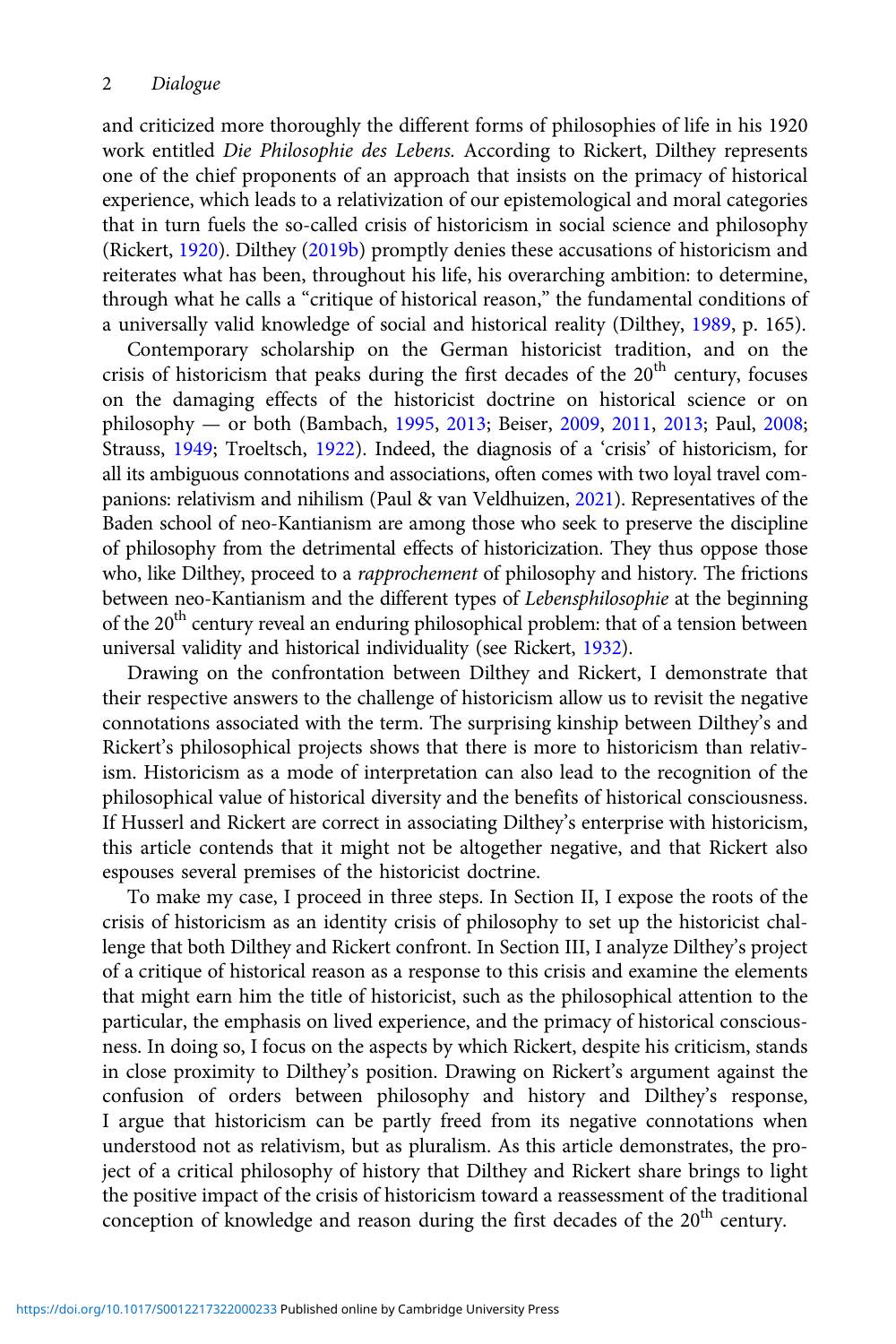The two philosophers' confrontation with the historicist Fragestellung remains instructive on two accounts. On a historical level, this article clarifies the opposition between two prominent figures of critical philosophy of history and illustrates the unexpected kinship between the two perspectives. On a philosophical level, this article illuminates the enduring relevance of the question that the historicist tradition raises about the place and value of individuality in philosophical inquiry (see Rorty et al., [1984](#page-21-0)). The project of a critique of historical reason shows that a focus on historical consciousness might enrich, rather than endanger, philosophical activity.

### II. Facing the Crisis: Neo-Kantianism and Critical Philosophy of History

The Methodenstreit, or debate, surrounding the object, method, and foundations of social sciences at the end of the 19<sup>th</sup> century and during the first decades of the 20<sup>th</sup> century occurs against the backdrop of a crisis (Gordon & McCormick, [2013](#page-20-0); Troeltsch, [1922\)](#page-21-0). This crisis is presented by philosophers such as Dilthey, Ernst Troeltsch, Georg Simmel, Husserl, and Martin Heidegger as a crisis of the meaning of history as a discipline (Historie) and process (Geschichte). The belief in the rationality and progress of the unfolding of history (Hegel, [1953](#page-20-0)) is radically put into question first by the German historical school and later by critical philosophy of history (Simmel, [1892;](#page-21-0) Windelband, [1980](#page-21-0)).

Historicism, defined in the  $19<sup>th</sup>$  century in epistemological terms as a focus on historical methods against speculative philosophy of history (Jollivet, [2013](#page-20-0); Megill, [1997](#page-20-0)) especially in the work of Leopold von Ranke — morphs in the 20<sup>th</sup> century into a practical doctrine of relativism, one that affirms that "human nature, thought, and value depend upon their specific historical and cultural context, so that they are not eternal and universal but changing and local"(Beiser, [2013,](#page-19-0) p. 117; see also Heussi, [1932](#page-20-0)). Earlier analyses of the crisis of historicism confirm this view. Troeltsch proposes a similar definition in 1922 in Der Historismus und seine Probleme, where he goes so far as to describe historicism as a "stream without beginning, end and shore" (ein Strom ohne Anfang, Ende und Ufer) (Troeltsch,  $1922$ , p. 573).<sup>1</sup> Troeltsch thus considers the emergence of historicism as a symptom of the "vanishing of all stable norms and ideals of the human being" (Troeltsch, [1925](#page-21-0), p. 628) to be inevitably replaced by historical and immanent self-knowledge.

Philosophy pays the price for this historical revolution. The  $19<sup>th</sup>$  century witnesses a crisis of legitimation of philosophy as a discipline (Bambach, [2013](#page-19-0)). The everincreasing development of historical studies and the growing awareness of historical diversity are accompanied by a premise that existentially threatens traditional philos-ophy: Geschichtlichkeit, or historicity (Heidegger et al., [2003](#page-20-0)). The consequence for philosophy is obvious: if the claim that the validity of norms is limited in its scope by a given historical horizon is correct, then philosophy's status as a discipline seeking universal truth is challenged (see Mannheim, [1952](#page-20-0); Troeltsch, [1922\)](#page-21-0). In its most radical form, the historicist view makes it impossible to provide a normative justification for the pursuit of the good life or the search for what a good or just society ought to be. The crisis of historicism thus conveys a general uneasiness with the practical

<sup>&</sup>lt;sup>1</sup> All translations from German and French sources are mine, unless indicated otherwise.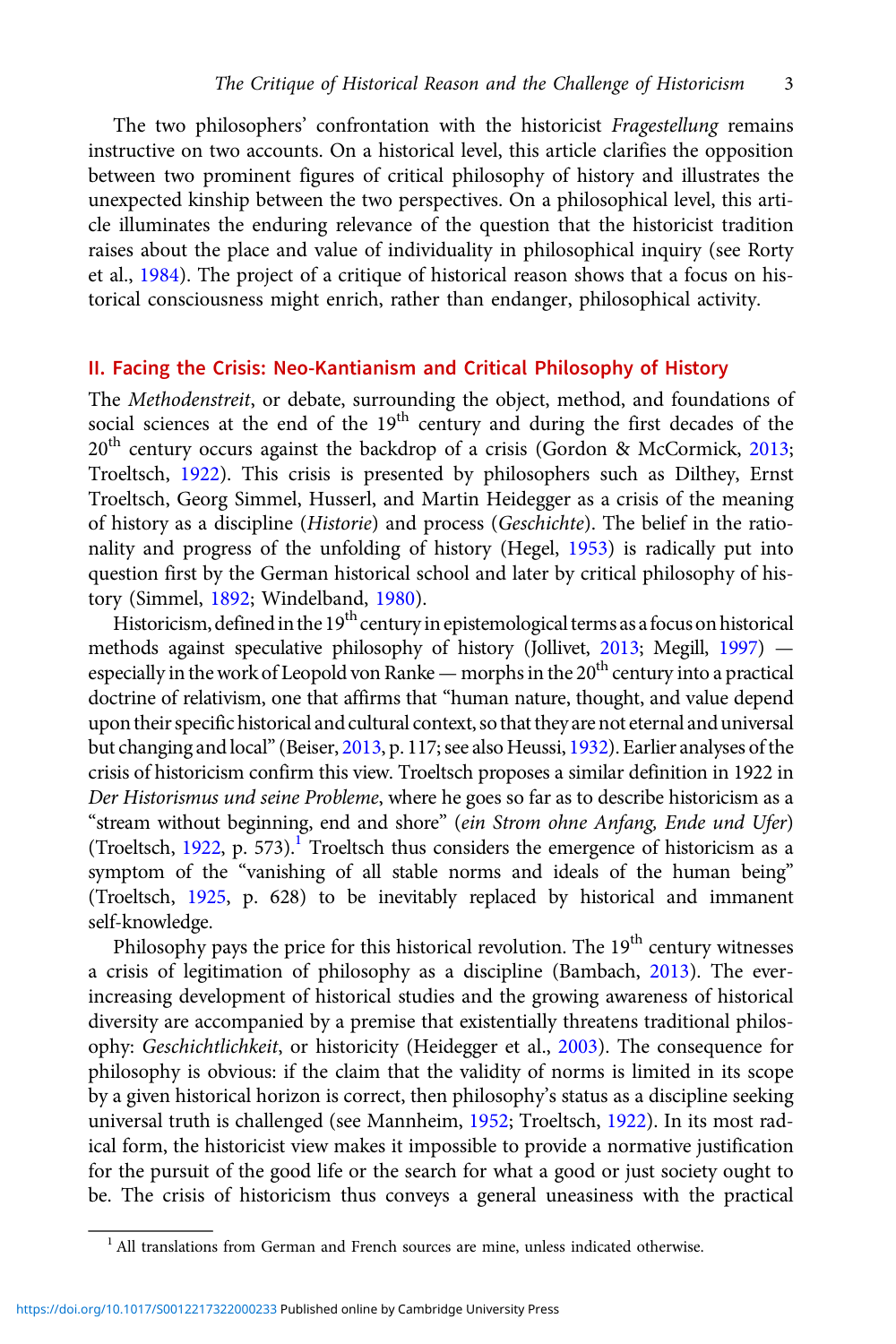consequences of an overemphasis on history and singularity (Wittkau-Horgby, [1992\)](#page-21-0). On this point, Herman Paul and Adriaan van Veldhuizen note, citing a theology professor in the 1940s: "Historicism is a bad philosophy resulting from a hypertrophical growth of the historical view" (Paul & van Veldhuizen, [2021,](#page-20-0) p. 3).

Despite fundamental methodological divergences, Dilthey and Rickert answer the crisis of historicism in a similar manner. They both wish to save philosophy from complete historicization, but they also want to make philosophy more attuned to the variations of the socio-historical world. For Rickert, the return to Immanuel Kant is seen as a potential way to solve philosophy's identity crisis. For the neo-Kantians, as Frederick C. Beiser notes, "[h]aving the right interpretation of Kant was therefore one and the same as having the right conception of philosophy itself" (Beiser, [2009,](#page-19-0) p. 11). Kant's recognition of the limit on what we can possibly know — nothing beyond experience — sets the starting point for the neo-Kantians. However, this return to Kant cannot be a full return, since one now must come to terms with post-Hegelian thought and the emergence of historical consciousness. Philosophy must redefine its status and tasks as critical philosophy of history and must be reborn as a second order science (Rickman, [1988,](#page-21-0) p. 87). Rickert embraces this Kantian return set against Hegel's speculative philosophy by interpreting the criticist heritage in terms of a transcendental philosophy of values that would avoid the pitfalls of subjectivism (Rickert, [1921,](#page-21-0) pp. 3–4).

According to Dilthey, the resolution of this crisis could be achieved through a critique of historical reason, which he defines in succinct terms as the attempt "to examine the nature and condition of historical consciousness" (Dilthey, [1996a](#page-20-0) p. 389). Dilthey thus presents his project as a heterodox sequel to Kant's Critique of Pure Reason, to which he adds the missing category of the understanding of the historical world (Dilthey, [2002](#page-20-0), p. 310; Makkreel, [1975,](#page-20-0) p. 242). We can credit Dilthey for this novel application of Kant's criticism to the newly discovered 'continent of history.' As Sylvie Mesure points out, the critical dimension lies in the liberating force of the emerging historical consciousness against metaphysical illusions (Mesure, [1992\)](#page-20-0). The Diltheyian critique of history should be understood as the equivalent, for metaphysics of history, of the Kantian critique against the systems of dogmatic metaphysics (Mesure, [1992](#page-20-0)).

Dilthey's Kantian retrieval, however, remains ambiguous. Unlike the more orthodox disciples of the Heidelberg school — with which he had conflictual relations — Dilthey strongly rejects the Kantian transcendental view of the subject (Dilthey, [2002](#page-20-0), p. 130). As he writes in his draft for a "Critique of Historical Reason," a planned but unfinished continuation of the Aufbau written between 1907 and 1910, "[w]e must leave the pure and refined air of Kant's critique of pure reason to do justice to the completely different nature of historical objects" (Dilthey, [2002](#page-20-0), p. 298). Moreover, as Katherina Kinzel notes, the announced proximity with Kant tends to mask the fact that Dilthey's epistemological position "opposes the perceived dualisms of Kantian criticism" (Kinzel, [2018](#page-20-0), p. 351). She adds that Dilthey "questions the distinctions between intuition and understanding, between theoretical and practical philosophy, and between the transcendental and the empirical" (Kinzel, [2018,](#page-20-0) p. 351). Commentators such as Rudolf A. Makkreel have argued in favour of an affinity between Kant and Dilthey, but the original thesis that Makkreel defends, that of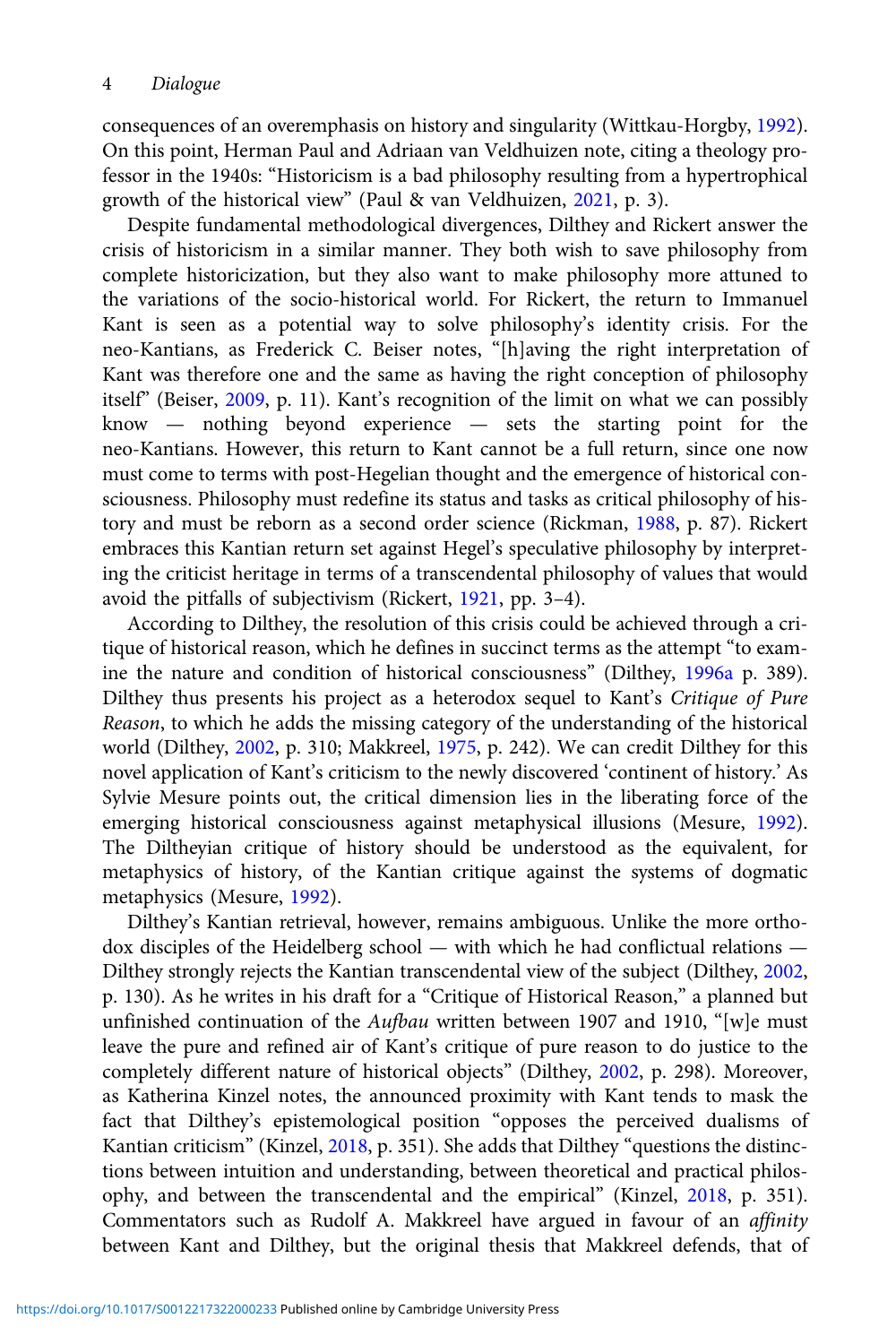reading Kant's third Critique together with Dilthey's aesthetic philosophy, does not rely on Dilthey's explicit position toward Kantian philosophy (Makkreel, [1975\)](#page-20-0). In fact, Makkreel is clear about the extent to which Dilthey distances himself from Kant despite a shared initial impulse to reject traditional metaphysical dogma, arguing that Dilthey "found that the categories of the Kantian epistemology were inadequate to cope with historical experience" (Makkreel, [1975](#page-20-0), p. 8). In that regard, Dilthey's status within neo-Kantianism is ambiguous. Many commentators have emphasized the existentialist tone of his later works and the lack of safeguard against ethical relativism (Aron, [1969;](#page-19-0) Jollivet, [2013\)](#page-20-0). Others have defended his philosophy of the human sciences and its ambition to provide a coherent structure for knowledge acquired through particular social sciences (Kinzel, [2018;](#page-20-0) Mesure, [1992](#page-20-0); Rickman, [1988\)](#page-21-0).

For all the differences in their respective approaches, Dilthey and Rickert nonetheless share a similar epistemological aim: to provide a solid philosophical foundation for the emerging 'human studies' or 'sciences of the mind' (Geisteswissenschaften) or 'cultural sciences' (Kulturwissenschaften) through a new critical philosophy of history.<sup>2</sup> They both adopt the same neo-Kantian starting point, which is to answer the question: under what conditions is objective historical knowledge possible? Already in his Introduction to the Human Sciences published in 1883, Dilthey seeks to establish the condition of an objective knowledge of the socio-historical world (Dilthey, [1989\)](#page-20-0). Rickert pursues a similar project with the publication of his influential work on cultural science and natural science in 1899, in which he demonstrates the need for rethinking the scientific foundations of the cultural sciences (Rickert, [1962\)](#page-21-0). He seeks to explain why "cultural life, because of the concrete particularity of each of its actual instances, must be represented not only in general terms, but also in terms of its unique individuality, and therefore historically, if science is to do full justice to all aspects of its subject matter" (Rickert,  $1962$ , p. xiii).<sup>3</sup>

However, the two philosophers part ways in regard to delimiting the domain of sovereignty of historical consciousness and the role of lived experience. What one sees as a threat to the integrity of philosophy, the other sees as its necessary refoundation. Three elements contribute to a historicist reading of the Diltheyian project of a critique of historical reason: a) the attention to the particular, b) the insistence on the situated character of the knowing subject and on lived experience, and c) the primacy of historical consciousness. In examining these aspects, I demonstrate that if the accusation of historicism held against Dilthey is founded, it is not altogether negative and that Rickert, despite his reservation, also shares several of these historicist insights.

# III. Dilthey's Elective Affinities with Historicism and Rickert's Critique a) The Attention to the Particular

Dilthey and Rickert share a similar diagnosis on the practical effects of the crisis of historicism. In a conference speech delivered in 1898, Dilthey warns against the

<sup>&</sup>lt;sup>2</sup> For a discussion of the normatively charged debates about the choice of the term Geisteswissenschaften and Kulturwissenschaften, see Makkreel, [1975,](#page-20-0) Chapter 1; see also Rickert, [1932](#page-21-0).<br><sup>3</sup> Rickert also mentions, in the preface to the second edition, his gratitude for the work of Dilthey

<sup>(</sup>Rickert, [1962\)](#page-21-0).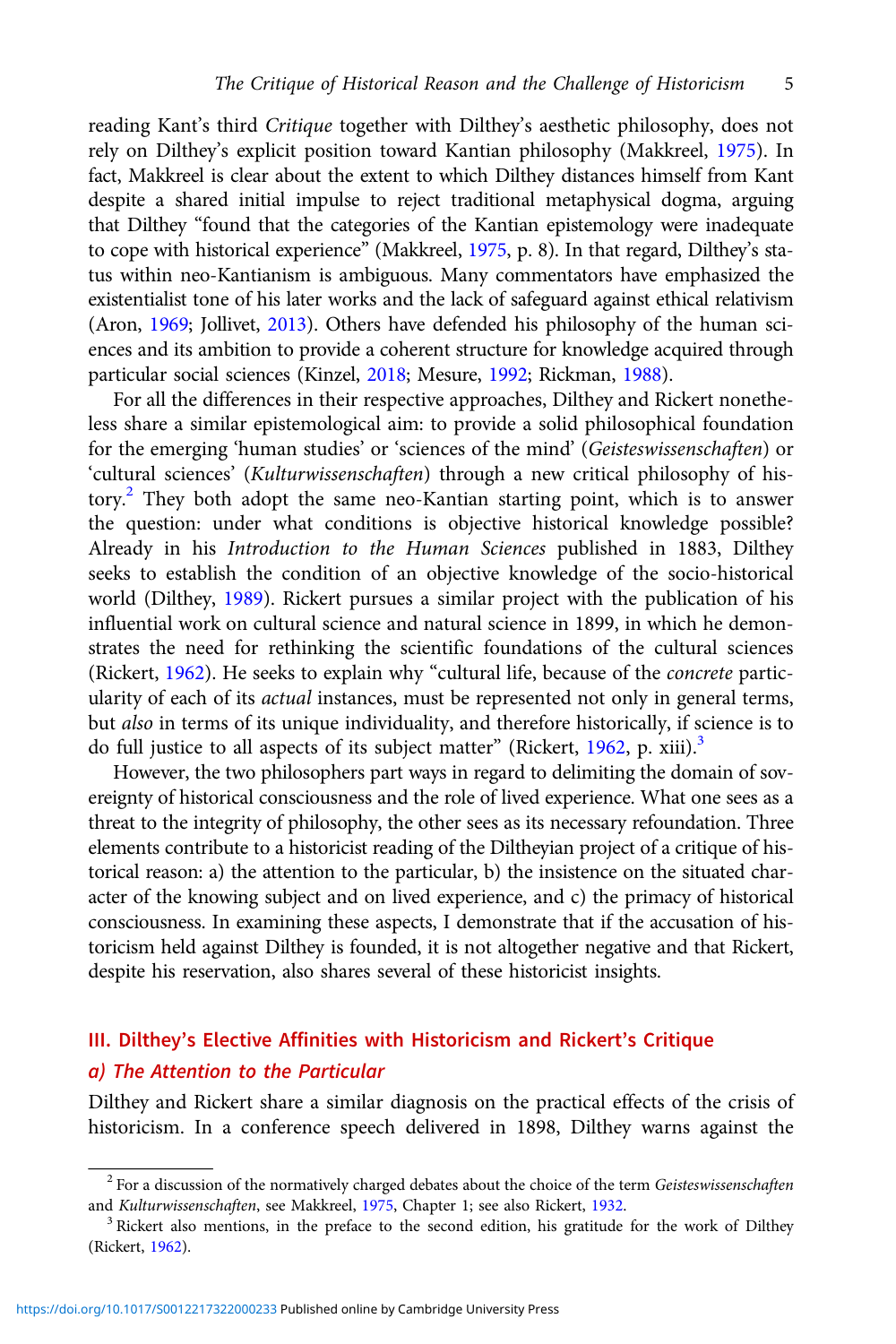dangers of the domination of science over life. He suggests that science, despite its great achievements, leaves us at loss when considering the fundamental questions of the meaning and value of our existence (Dilthey, [2019a](#page-20-0)). While the progress in science since the  $17<sup>th</sup>$  century led to a progressive mastery of nature, the moral and political spheres did not in fact advance at the same pace. At the dawn of the 20<sup>th</sup> century, Dilthey thus writes that "[t]his age is no wiser with respect to the great mystery of the origin of things, the value of our existence, or the ultimate worth of our activity than were the Greeks in the Ionian or Italian colonies or the Arabs during the age of Averroes" (Dilthey, [2019a](#page-20-0), p. 146).

According to Dilthey, the loss of faith in science's ability to answer the most fundamental questions can lead to scepticism, and if left unchecked, nihilism (Holborn, [1950](#page-20-0)). Dilthey thus experiences the crisis of meaning of scientific inquiry as an existential problem, which further reinforces his belief in the urgent need not only for a new method of inquiry in the social sciences, but for a new Grundlegung, a new foundation for our knowledge about the human world in a broader sense.

In "The Concept of Philosophy," published in 1910, Rickert presents a similar defence of the practical role of philosophy as a source of meaning. Unlike the empirical sciences, which provide specific answers to specific problems, philosophy deals with the fundamental quest for meaning: what is the aim of our existence? What ought we to do? Philosophy should "interrogate everything that can be seriously interrogated, and ask all the questions that other sciences do not want to answer" (Rickert, [1910](#page-21-0), p. 6). Both Dilthey and Rickert think that philosophy can fulfill its function only if it stands in greater proximity to the cultural and ethical world.

There is thus a specific angle from which the crisis of historicism can be interpreted in positive terms: through philosophy's relation to the knowledge of historical individuality. The crisis of historicism opens new avenues for rethinking rationalism in dynamic rather than static terms (Mannheim, [1952](#page-20-0)) and for bringing traditional academic philosophy back to the concrete question of the meaning of our individual and collective existence (Beiser, [2013](#page-19-0), p. 120). This practical starting point and return to philosophy's fundamental questions are in part a consequence of the rise of historicism, which encourages a venture into the concrete manifestations of life — and in turn a blurring of the line between historical and philosophical inquiry.

In two of his major works, the Introduction to the Human Sciences and The Formation of the Historical World in the Human Sciences, Dilthey provides a comprehensive study of the historical deployment of the various aspects of human existence. The Geisteswissenschaften—such as psychology (which has, in Dilthey's project, a privileged status), history, economics, philology, political science, cultural studies — do not produce abstract knowledge. They are related to fundamental questions about how to live. Dilthey's effort to provide a new philosophical grounding for the human sciences stems from his critique of positivism and naturalism. In his view, the attempt to make the Geisteswissenschaften fit into the model of the natural sciences can only result in a mutilation of social-historical reality. Instead, one needs to pay attention to the processes involved in knowing about history (*Geschichte*), which means to investigate how one comes to acquire valid knowledge about the singular, the unique, the unrepeatable. Dilthey reminds us many times over that philosophy does not deal with pure spirits but with living beings who constitute themselves through their past (Dilthey, [1989\)](#page-20-0).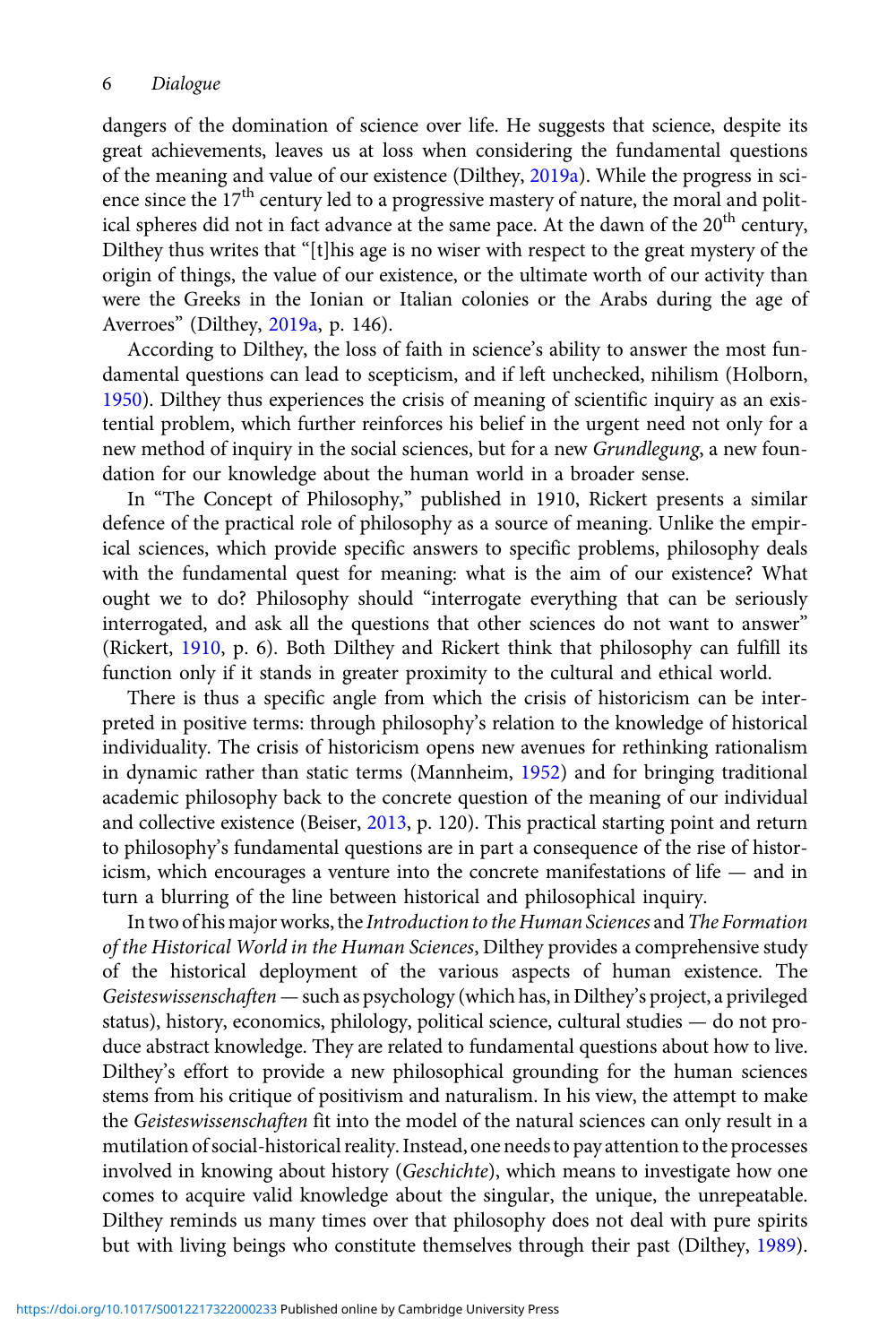Furthermore, in his view, philosophy can be a practical guide only if it considers the social situation of individuals (Makkreel & Rodi, [2019](#page-20-0)). This will be, for Dilthey, the task attributed to philosophy: to find an epistemological grounding for the human studies that would not disintegrate into relativism (Makkreel, [1975](#page-20-0), p. 53).

In the Limits of Concept Formation in Natural Sciences, Rickert's second book published in 1896, he establishes the foundations of his epistemology for the cultural sciences. Similar in that regard to Dilthey, he shows that history is deserving of philosophical treatment, not as philosophy of history in the Hegelian or Comtian sense, but in view of the elaboration of a theory of historical singularity (Rickert, [1986,](#page-21-0) p. 4). Philosophical inquiry, to be deemed scientific, had until that point tried to mould itself onto the model of the natural sciences with limited and problematic results and left the Kulturwissenschaften without adequate foundation. His project, Rickert writes, "developed from the conviction that a lack of philosophical understanding of the nature of the historical sciences is one of the most serious defects in the philosophy of our time" (Rickert, [1986](#page-21-0), p. 16).

In his subsequent work, including his methodical analysis of the logic of history in Science and History, Rickert continues in his attempt to answer the Kantian-inspired question about the conditions under which a universal knowledge of the past is possible. His answer is: through the discovery of the "inner logical structure of all historical concept formation" (Rickert, [1962](#page-21-0), pp. 2-3). By using philosophy as a 'second-order' science capable of defining the specific concepts of the Kulturwissenschaften, Rickert demonstrates that the study of the cultural world can achieve the status of an objective science, not despite the singular character of the cultural goods it purports to understand, but because of it.

A central premise of the historicist tradition, starting with Giambattista Vico, is thus common to both Dilthey and Rickert: a defence of knowledge of the particular. While this fact is more apparent in Dilthey's case, Rickert's historical orientation is often neglected in favour of his systematic philosophy of values. However, both denounce philosophers of history who abandon singular facts in the search of immutable laws of history. They do not deny the utility and necessity of nomological knowledge but insist on the fact that the specificity and autonomy of historical knowledge have been neglected (Dilthey, [1989,](#page-20-0) [2002;](#page-20-0) Rickert, [1962\)](#page-21-0). As Wilhelm Windelband, a representative of Southwest neo-Kantianism, puts it in his Friburg Rectorial Address in 1894, "[o]ur entire traditional theory of concept, proposition, and inference is still tailored to the Aristotelian principle according to which the general proposition is the focal point of logical investigation" (Windelband, [1980](#page-21-0), p. 177). Further still, the successful results brought by the natural sciences reaffirmed this primacy of general laws over singularity. Against this strong association between science and universality, critical philosophers of history take on the task of describing the richness of the historical world and the peculiar nature of the material it offers for a scientific inquiry of a different — albeit valid — kind.

It is important here to insist on what unites Dilthey's and Rickert's respective projects. For both, generalization is not the sole aim of science. Using history as the paradigmatic science of the particular, they insist on the fact that when we engage our attention toward a historical object, we do so with the desire of developing a feeling, a sympathy for the past in its individuality, "which Goethe correctly saw to be the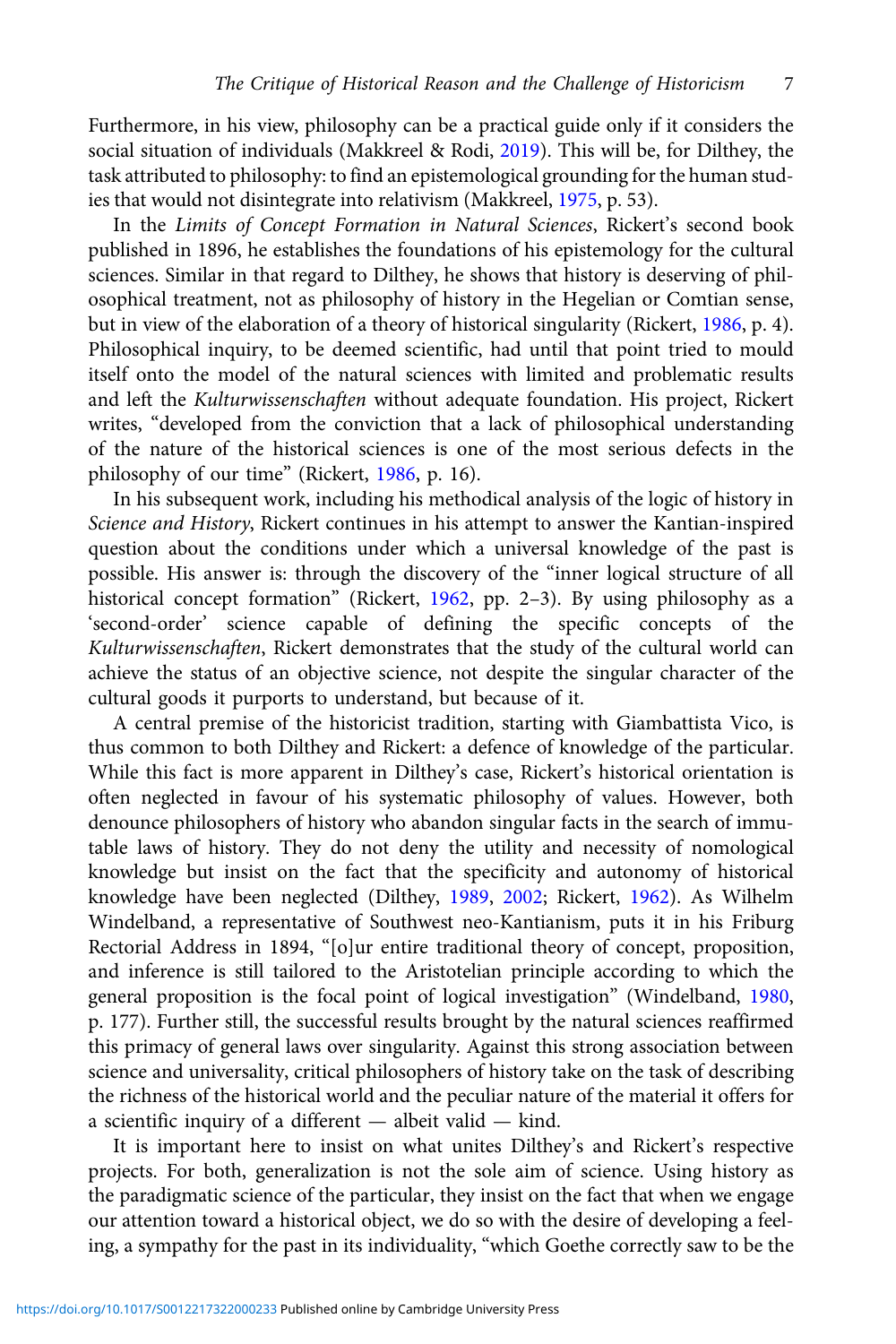finest fruits of historical observation" (Dilthey, [1989,](#page-20-0) p. 140). For them, the empathy with the object is the precondition of the understanding of the particular, the unique. For Dilthey in particular, the human sciences engage the whole self in the understanding of another perspective (Dilthey, [2002](#page-20-0), p. 298). The very notion of understanding (Verstehen) applies to sciences that do not aim primarily at generalization, but at grasping the particular. To give life to "bloodless shadows of the past" (Dilthey, [2002,](#page-20-0) p. 222), one needs to re-enact them through their unique historical features.

In Rickert's logic of the cultural sciences, the subject, through the activity of valuing, can grasp the singularity of the past. In doing so, the historian or philosopher performs a task akin to Dilthey's empathy for the object. There are feeling and volition involved in the relationship the subject creates with the object she seeks to understand (Rickert, [1962](#page-21-0), p. 20). In a discussion of Ranke's work, Rickert explains that the German historian succeeded at reconstructing the past "not by being neutral, but by manifesting a universal sympathy" (Rickert, [1962,](#page-21-0) p. 86). In other terms, the affective participation in the object is a prerequisite to understanding. This empathic disposition is a central component in the individualizing process of selection of historical reality (i.e. what will spark the historian's interest and how she will define her object). Rickert argues that this initial empathic impulsion with the particular in history should be recognized as a moment in the scientific process rather than as a dimension to conceal.

The main difference is that Rickert's reservation regarding the psychic aspect of inner life precludes him from fully embracing the notion of empathy as a core element of understanding. Unlike Dilthey, Rickert is not interested in the internal psychological structures of the subject, but in the cultural goods to which individuals ascribe value. However, because historical knowledge is not a "reflecting process by which 'phenomena' are faithfully transcribed" (Rickert, [1962,](#page-21-0) p. 32), but rather a process of reconstruction, it inevitably involves a sympathetic movement toward the object of study. Maintaining the distinction between explanation (Erklären) and understanding (Verstehen), Rickert argues that the former is of no use in the case of cultural goods insofar as they are permeated with value and meaning, which can only be interpreted (Rickert, [1910,](#page-21-0) p. 8). It is the activity of understanding, as the privileged mode of apprehending historical reality, that creates what Rickert designates as a "familiar world," a Heimat in which one can live and act (Rickert, [1910](#page-21-0), p. 7).

For both philosophers, the method of understanding succeeds in grasping the singular. Understanding the particular is an end in itself, not a mere step in a progression toward the universal. What is unique is not simply the raw material for abstraction, as Dilthey points out (Dilthey, [1989](#page-20-0)). Behind this defence of the particular is an explicit criticism of the universalist inclination of philosophy. Singular historical elements themselves are deserving of attention, not as exemplars or specimens of larger phenomena, but in view of their unique contribution to enriching our understanding of the world. By insisting on that dimension, Dilthey and Rickert invite us to reconsider the status of philosophy's relation to individuality, which is one of the ultimate purposes of the "critique of historical reason" (Dilthey, [2002,](#page-20-0) p. 310). $<sup>4</sup>$ </sup>

<sup>4</sup> See also Dilthey's pioneering work in intellectual history and the genre of intellectual biography, which further confirms this orientation toward the particular.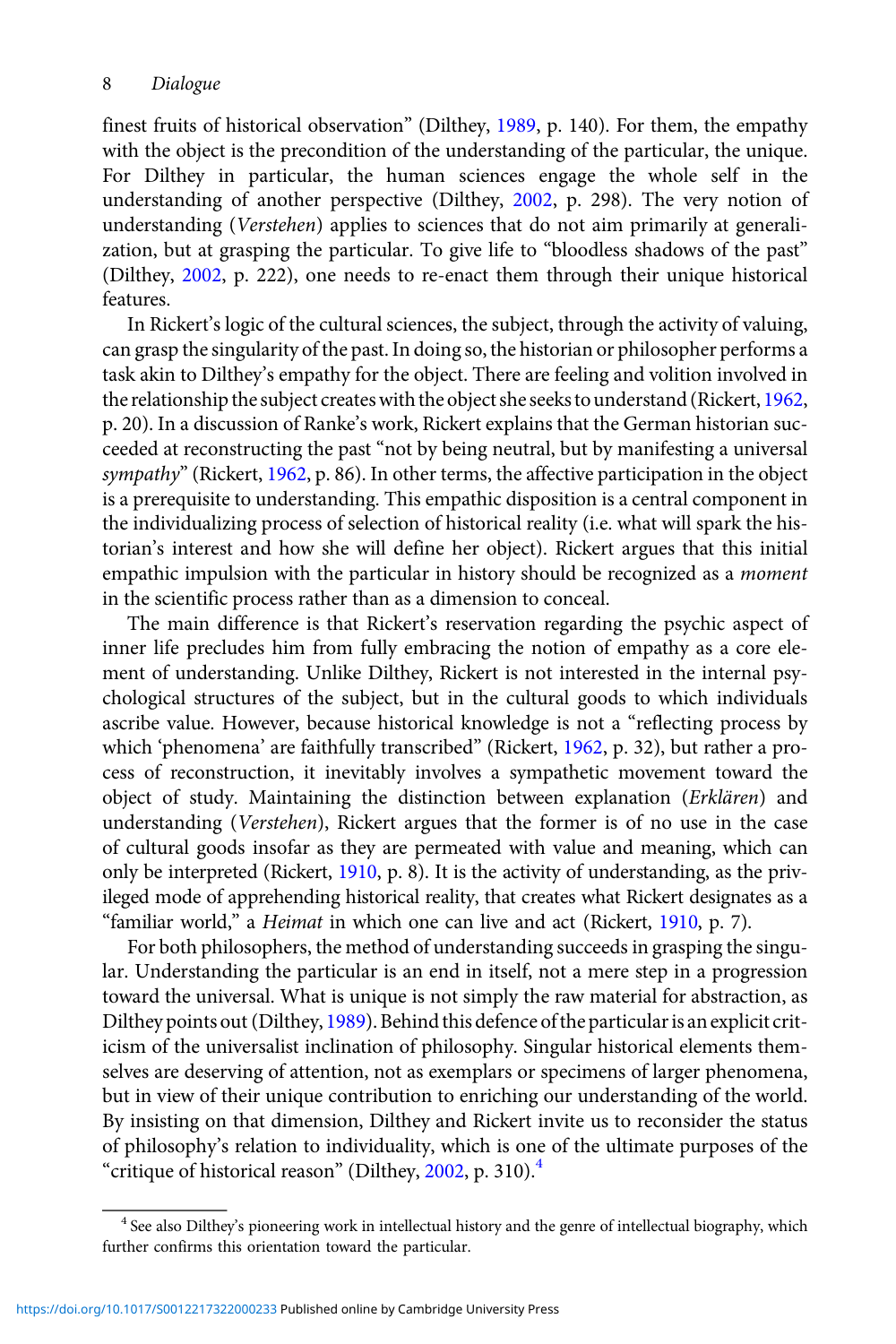The defence of the particular also affects the philosophical conception of knowledge. Dilthey's critique of historical reason involves a critique of ahistorical and deductive modes of apprehending socio-historical reality, which subsume particular instances under general categories and make us miss the richness of historical reality (Dilthey, [1996b\)](#page-20-0). Instead, Dilthey adopts an approach "from the ground up" (Makkreel & Rodi, [2019](#page-20-0), p. 10) and expresses a form of respect for the ambiguous and complex manifestations of life, which scientific forms of knowledge should not negate. As Friedrich Meinecke points out two decades later in his defence of historicism, philosophical thought was for a long time captive of general terms and can now move from a generalizing view of human forces in history to a "process of individualising observation" combined with a "feeling for the individual" (Meinecke, [1972](#page-20-0), p. lv). Meinecke adds that this 'sense of individuality' is the true novelty brought about by historicism and should be celebrated as such (Meinecke, [1972\)](#page-20-0).

To a lesser degree, Rickert shares this historicist inclination. He insists on the philosophical importance of studying the particular for its own sake and the dignity of a philosophical interest in singularity. Like Dilthey, Rickert criticizes the way in which rationalism — a view according to which reason is the chief source of knowledge leads to a doctrine that considers as scientific only what can be placed under general concepts. Rickert thus rejects the approaches that express disdain for the 'merely historical' (Historischen) (Rickert, [1902](#page-21-0)). While he defends the notion of an objective realm of validity of values, he also affirms that these values only acquire a definitive shape in cultural elements that are formed historically (Rickert, [1913\)](#page-21-0). History, as Rickert defines it, is interested in what happens only once: "[…] it does not seek to represent what is everywhere and always the same, but to provide an accurate representation of particular existences, with their individual characteristics, at different places and times" (Rickert, [2010](#page-21-0), p. 10). He is aware of the potential objection that without the universal there is no science and that to speak of a science of the particular is a contradiction. Rickert's answer here is similar to the one Dilthey offers in The Formation of the Historical World in the Human Sciences: while all the sciences need a universal dimension, not all of them aim to build a universal system (Dilthey, [2002](#page-20-0), p. 161).

In an article published in 1901, Rickert distinguishes different 'modes' of the universal. There is an essential difference between a universal concept (what would be common to all but is not the material of history) and the universally significant (what would matter to all, regardless of its unique or singular character) (Rickert, [2010\)](#page-21-0). History does not tend toward a general explanation, nor does it seek to extract from a plurality of isolated singular events some general rules or principles. But, if the content of history itself is not universal, the unique character of an historical event can acquire universal importance (Rickert, [2010\)](#page-21-0). Departing from Windelband's ([1980](#page-21-0)) categorical distinction between nomothetic and idiographic sciences, Rickert claims that the difference resides in the method and not the object, and that history could yield knowledge of universal significance through its focus on singularity (Rickert, [1962](#page-21-0)).

While Dilthey's defence of the philosophical rights of the particular line up with his overall historical orientation as a philosopher, Rickert's defence comes as more of a surprise. In his view, recognizing the centrality of the historical world for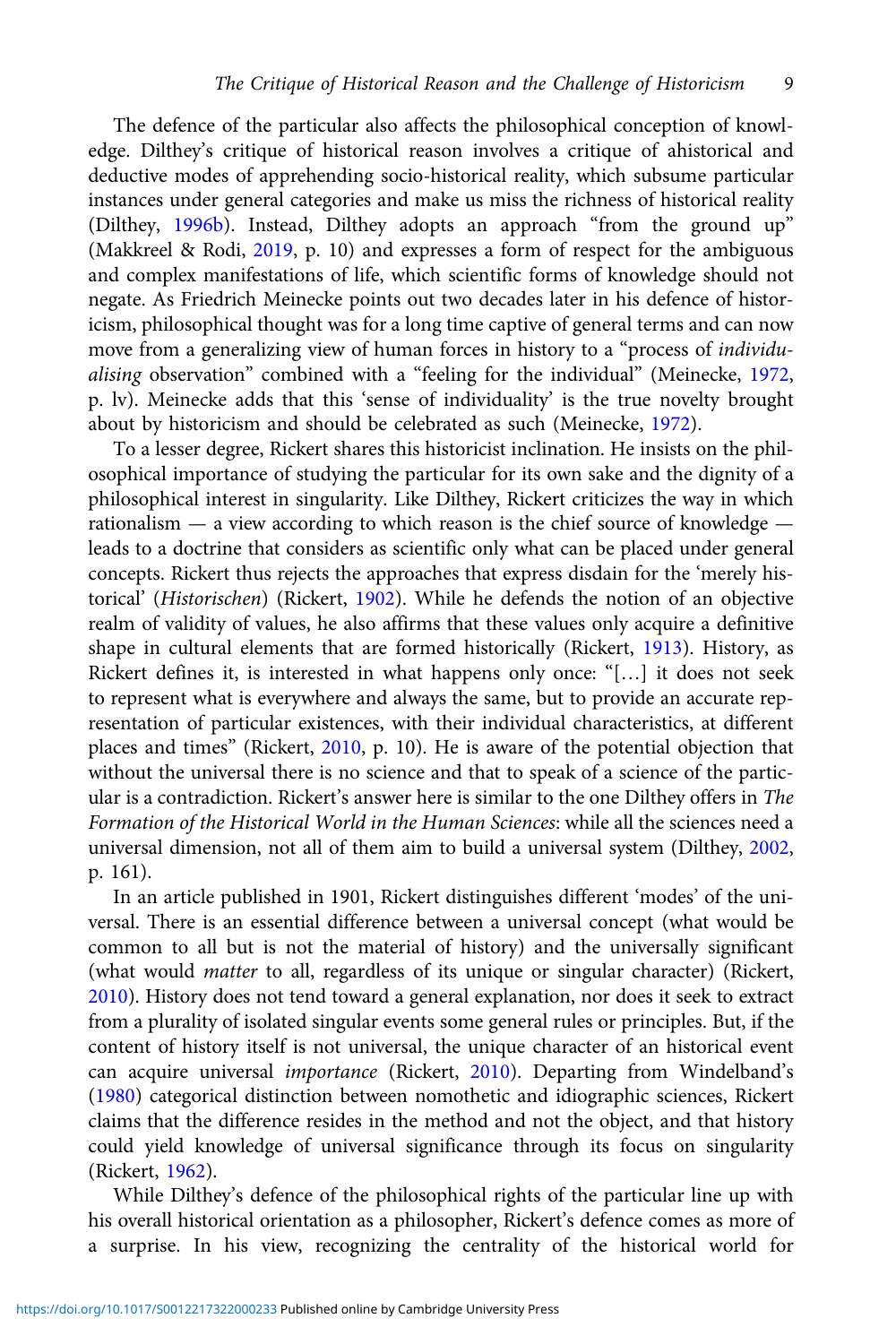philosophy does not lead to complete historicization. In proposing to rethink the mistaken association of the historical with the purely individual, he becomes an unlikely ally in making a case for a positive reinterpretation of historicism (Rickert, [1902\)](#page-21-0). The whole question that will separate the two philosophers relates to how and by what means a philosophy of human sciences should represent the individual. For Rickert, grasping singularity is only possible through a systematic, universal philosophy of values; for Dilthey, it is through the concept of lived experience.

### b) The Knowing Subject as Historical Being and the Primacy of Lived Experience

If we were to agree with Rickert's and Husserl's depiction of Dilthey's philosophy as historicist, the evidence would be found in Dilthey's insistence on the notion of his-toricity (Geschichtlichkeit) (Dilthey, [2002,](#page-20-0) p. 310; see Heidegger et al., [2003\)](#page-20-0). History is not solely a discipline or a method, but the element in which human existence unfolds: everything is historical and temporal in an existential sense. Dilthey writes in 1910: "The distribution of trees in a park, the arrangement of houses in a street, the handy tool of the artisan, and the sentence propounded in the courtroom are everyday examples of how we are constantly surrounded by what has become historical" (Dilthey, [2002,](#page-20-0) p. 169). This insistence on historicity changes the view of the knowing subject. As he emphasizes in his draft for a "Critique of Historical Reason," "[t]he historical world is always there, and the individual does not merely contemplate it from without but is intertwined with it" (Dilthey, [2002,](#page-20-0) p. 297). In other terms, individuals do not stand above the world they seek to understand, but in the midst of it. This means reconsidering the independence of philosophy from history and giving up the illusion that the philosopher can somehow reach an ahistorical realm of absolute universality.

Dilthey thus envisions a critique of historical reason that breaks with its transcendental Kantian roots. For the German historical philosopher, the consciousness at the basis of that operation is, as he writes in a letter to Friedrich Althoff, a concrete consciousness (Dilthey, [1989,](#page-20-0) p. 501). Individuals do not stand as isolated entities that science can study; they are Mitmenschen, always connected, in relation with the world and with others. By defining the critique of historical reason as "a critique of the capacity of man to know himself and the society and history which he has produced" (Dilthey, [1989,](#page-20-0) p. 165), Dilthey subscribes to a premise that could qualify as 'historicist'; namely, that our knowledge is always limited by our position as both creators and products of history. According to Dilthey, the neo-Kantians — and before them, Kant — proposed a conception of the subject that "fail[ed] to find the historical 'human' being" (Dilthey, [2002,](#page-20-0) p. 296).

As seen in the previous section, Rickert recognizes that the knowing subject is a historical being, determined by his environment and the socio-historical conditions of existence (Rickert, [1932\)](#page-21-0). Common to both philosophers is the criticist recognition of the limits of philosophy's ability to gain a comprehensive knowledge of historical reality. According to Dilthey, no philosophical method could ever achieve that, and for two reasons. First, the infinite richness of reality precludes us from constituting a final sum of knowledge. Second, our epistemological limitations prevent us from achieving it. In other terms, the infinite extension of historical reality and the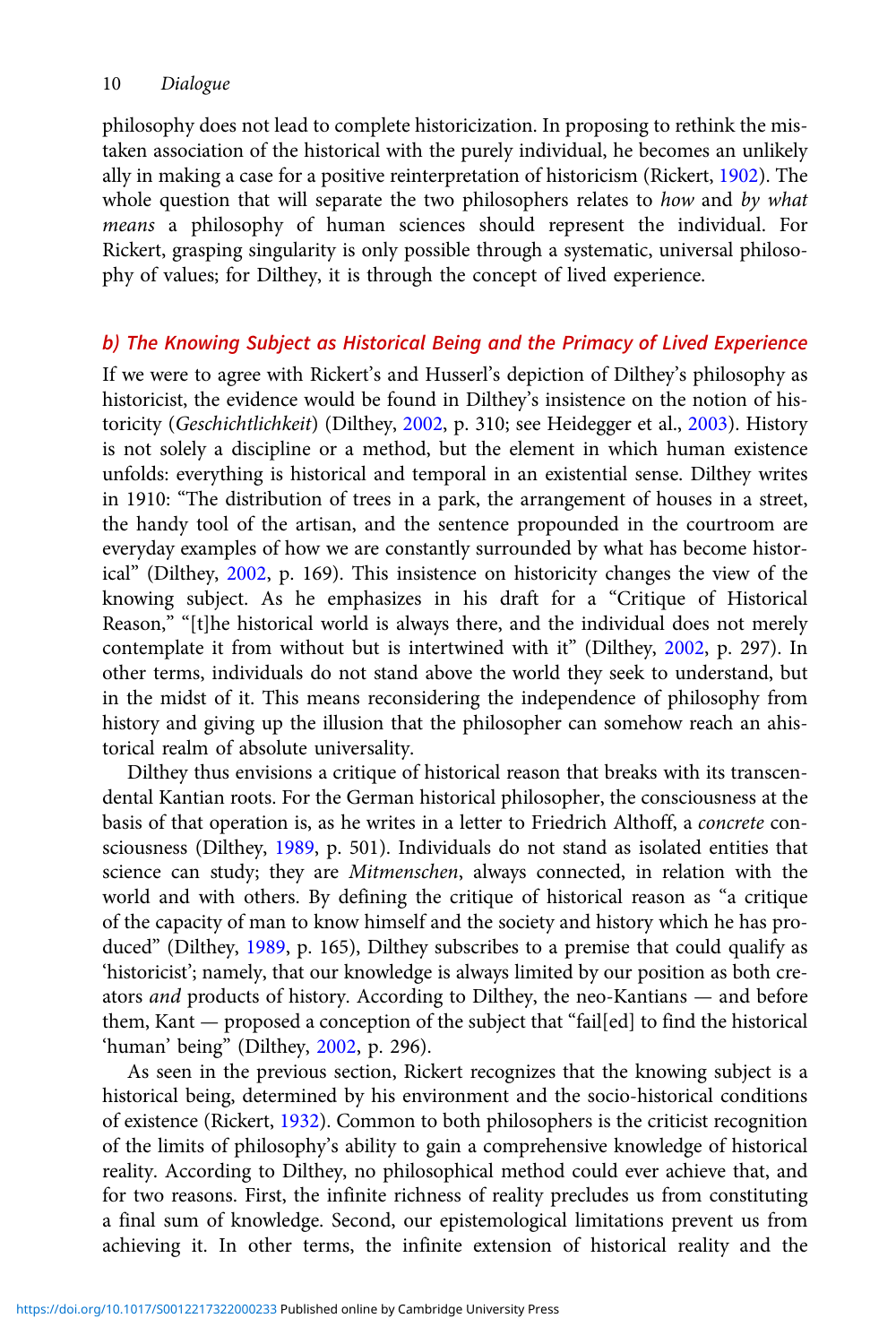inner restrictions of our cognitive abilities to grasp that infinity should act as a sobering perspective against the hubris of systematic philosophy. In that regard, the challenge of historicism appears as an opportunity for both Dilthey and Rickert to rethink the possibilities, but also the limits, of philosophy.

Claiming the primacy of historicity also means radically questioning the belief in permanence beyond the historical flux. The result, as Dilthey suggests, is that criteria for knowledge or action should be immanent, given through history. In The Formation of the Historical World in the Human Sciences, his most complete and definitive account of his project, Dilthey explains that he sought to provide a philosophical foundation to the human sciences: "but in a way that resisted the intellectualism of the epistemology that was dominant then" (Dilthey, [2002](#page-20-0), p. 139). The practice of philosophy, especially in neo-Kantian circles, had become foreign to the immediate and concrete concerns of individuals and societies. Dilthey's answer is to ground philosophy in an immanent principle, which he finds in the notion of life "in its totality" (Dilthey, [2002](#page-20-0), p. 173). According to him, life is a power of creation. Individuals overcome the finitude of their condition by their ability to inject meaning into their world. However, the attempt at bringing together Wissenschaft and Erlebnis runs the risk of losing sight of the scientific or systematic character of philosophical inquiry.

Dilthey recognizes the limits of an imminent and historicized understanding of lived experience (Erlebnis). In his later works, he acknowledges the elusive character of his conception of lived experience and emphasizes that, by being "insoluble by its very nature," it demands an infinite task of understanding (Dilthey, [2002](#page-20-0), p. 245). Despite these limitations, one of the valuable lessons of Dilthey's historicist insights lies in his denunciation of the belief that one could arrive at a clear and transparent view of political and social life. This was, as Dilthey reminds us, the mistake of Enlightenment thought (Dilthey, [1996b\)](#page-20-0). Of systematic normative philosophy, he writes: "Such rule-bound thought lets man down in every practical situation. Because it involves 'calculation,' it requires nothing but isolated, determinate concepts, which can be gained only by abstraction, that is, through the artificial reduction of real things and situations" (Dilthey, [1996b,](#page-20-0) p. 369).

One finds here the expression of Dilthey's sense of reality, which is a positive feature of a moderately 'historicist' philosophy. Rickert has said of Dilthey that he is more of a historian than a philosopher (Rickert, [1920\)](#page-21-0). There is no doubt that Dilthey stands closer to the German historical school, to those "great historical minds who first combined philosophy and historical science and who grasped the entire life of a nation in its various facets […]" (Dilthey, [1996a](#page-20-0), p. 388; see also Rickman, [1988](#page-21-0), pp. 15, 20). By focusing on life and lived experience, Dilthey aims to recover the prescientific experience of the world and thus to reject the practice of philosophy as a strictly theoretical pursuit. As he writes of some of his predecessors, "[n]o real blood flows in the veins of the knowing subject constructed by Locke, Hume and Kant, but rather the diluted extract of reason as a mere activity of thought" (Dilthey, [1989,](#page-20-0) p. 50).

Here, Dilthey stands on a fine line between two problematic attitudes he seeks to avoid: a philosophical systematization of life that would 'fossilize' history, on the one hand, and a philosophical attitude that would consist in the rejection of all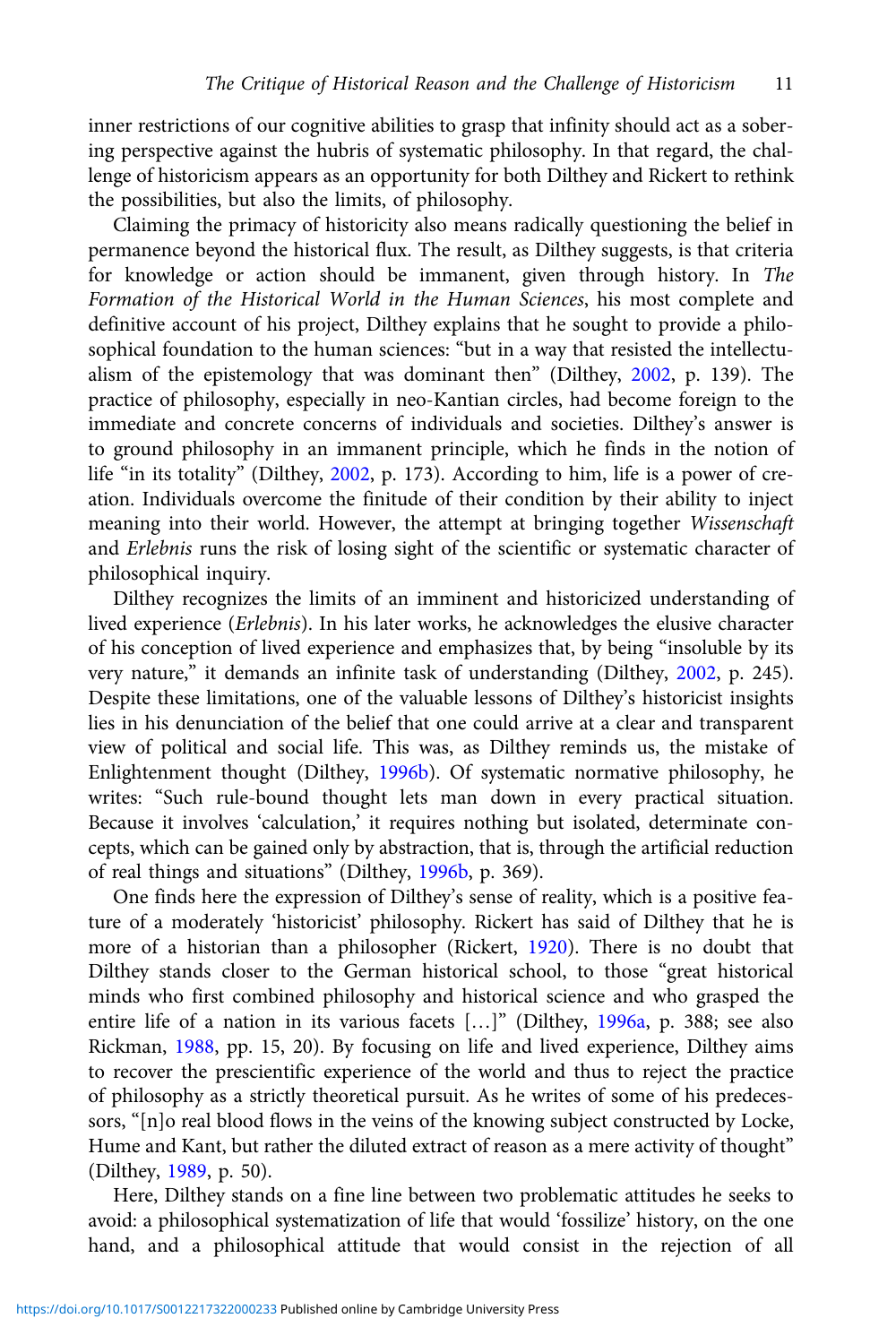categorization and would thus be lost in the "unre-presentable depths of life" on the other (Dilthey, [2002,](#page-20-0) p. 179; see also Jalbert, [1988](#page-20-0)). Assessing Dilthey's mature writings, the question that Rickert raises in the 1910s is the following: do the Diltheyian limitations imposed on scientific knowledge mean accepting the truth of historical relativism? Dilthey reiterates several times his belief in a practice of philosophy that would rise above the "chaos of relative historical facts" and provide a way to see "what is universally valid in the relative" (Dilthey, [2019a,](#page-20-0) p. 159). But it remains unclear whether philosophy as Dilthey understands it could achieve that task given that its scope is now limited by history itself (see Beiser, [2011](#page-19-0), pp. 358–359). This is, for Rickert, the problematic aspect of Dilthey's philosophical enterprise and more generally of Lebensphilosophie in its various forms.<sup>5</sup>

Lebensphilosophie acts as an umbrella term to designate approaches to culture that move closer to concrete experience and away from the transcendental conditions of knowledge (Rickert, [1911\)](#page-21-0). As Julien Farges explains, Rickert is acutely aware of the philosophical situation during the 1910s, characterized by the tendency toward forms of 'irrationalism' that manifest themselves through the frequent appeals to the notion of 'life' against what is called, in pejorative terms, 'intellectualism' (Farges, [2007;](#page-20-0) see also Rickert, [1924b\)](#page-21-0). In Rickert's view, because lived experience is not an axiological concept, it cannot act as the basis of an objective understanding of history and culture. This will be the core opposition between the Baden neo-Kantian school and the Lebensphilosophie that Dilthey, after Friedrich Nietzsche, espouses. Rickert's (1920, [1924b](#page-21-0)) attack against Dilthey can be broken down into three elements: the rejection of life as supreme value, the critique of the primacy of experience, and the denunciation of the confusion between the historical and philosophical realms.

Rickert's targets are philosophies that rest on the premise that, since all values presuppose life, life itself should be considered as the supreme value. Rickert's counterargument is that while life is a necessary condition, it is not a value in itself. Moreover, valuing life above all else means devaluing culture. Contrarily, valuing theoretical goods lends immortality to culture (Rickert, [1913](#page-21-0)). In other words, Rickert, despite his shared insistence with Dilthey on individuality and the importance of historical inquiry, presents an anti-historicist argument: cultural goods escape biological processes and can become timeless. In "The Life of Science and Greek Philosophy," Rickert presents an immanent justification for escaping historicity. He argues that when individuals put themselves in the service of knowledge, they leave behind them works of thought. Rickert writes that "the life of the work lasts beyond all changes that unfold in the lives of men" (Rickert, [1924a,](#page-21-0) p. 333). Written traces that eventually form cultural goods save actions, thoughts, and events from finitude, and indicate the possibility of permanence beyond historical flux. What he defends is the importance of theoretical values, which, according to him, have been neglected in his own time (Rickert, [1911,](#page-21-0) p. 144). In a text written in 1924, he argues that German philosophy has witnessed a gradual devaluation of theoretical values. According to him, the search for an *arche* or eternal and atemporal principles among the Greeks

<sup>5</sup> Rickert distinguishes between biological, intuitionist, and phenomenological forms of philosophies of life (Rickert, [1911,](#page-21-0) p. 139).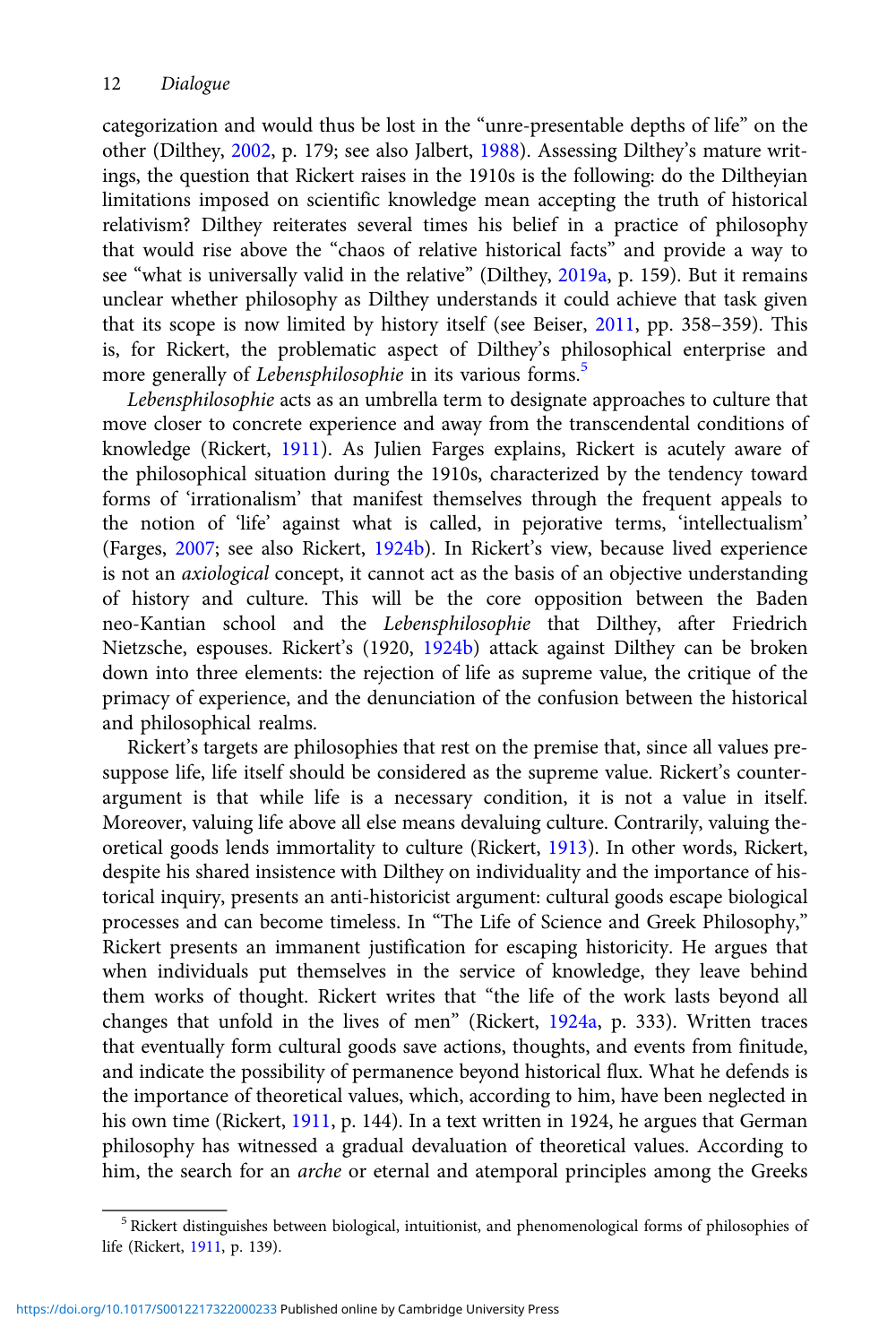has been progressively replaced by a subjectivism that invalidates any attempt to develop an 'objective' science (Rickert, [1924a\)](#page-21-0). On that basis, he maintains that the different forms of Lebensphilosophie ignore the necessary separation between science and life and irremediably end up in an aporia, that of being unable to safeguard their own foundation as a philosophy. This in turn would produce scholars incapable of justifying ethical choices (see Rickert, [1921,](#page-21-0) p. 18).

One can see why Dilthey's philosophy of the human sciences, which places at its core the notion of lived experience, would become a target. For Rickert, the fundamental problem lies in the fact that historicism ascribes more value to mobility than immobility, to change than stability, without ever justifying this philosophical preference. The problem of the opposition between stability and flux, Rickert adds, is as old as philosophy itself (see Rickert, [1921](#page-21-0)). Lived experience is in constant movement, but knowledge is only possible if it escapes fluctuations. For Rickert, there is not only a logical contradiction in the historicist view; there is something morally condemnable in it. He views it as the scientist's moral duty to provide permanent categories, order, and form to life in all its bursting manifestations. Therefore, Dilthey's philosophy brings us closer to scepticism in the theoretical realm and relativism in the practical realm by introducing a confusion of orders between Wissenschaft and das Erlebte. In Rickert's view, historicist philosophies are ultimately unphilosophic because they deny philosophy the necessary conditions of its existence (Rickert, [1921\)](#page-21-0).

This is where Rickert breaks with the historicist tradition. He agrees with the Diltheyian claim that the formation of knowledge does not begin with disembodied concepts, but with lived experience (das Erlebte). Rickert also recognizes that fact when he claims that it is in contact with the historical fabric of the world that we achieve a reflective awareness of our values (Rickert, [1913](#page-21-0)). However, he objects to Dilthey's presumed inability — at least in his early work — to recognize the necessary mediations in grasping life experiences. In his view, there is a theoretical and conceptual apparatus at play even in the most basic and simple experiences one makes of the world (Rickert, [1910\)](#page-21-0). Those experiences remain mediated through language, and therefore through concepts that already place us at a distance from an ideal phenomenological experience of the world. Seen in this way, Dilthey's philosophy suffers from a lack of principles (Prinzipienlosigkeit). According to Rickert, Dilthey is unable to face the practical consequences of the crisis of historicism because he derives the principles for his philosophy from history itself. The result is a non-systematic science that replicates the chaos of historical experience (Rickert, [1920\)](#page-21-0).

To face the pitfalls of historicism, Rickert claims that the methodological apparatus elaborated by the philosopher escapes the changing landscape of historicity and thus maintains the dignity of philosophy as a theoretical activity (Rickert, [1911\)](#page-21-0). While he acknowledges the irreducibility of the historical experience to causal explanations, he nonetheless believes it is possible to grasp its complexity through a systematic philosophy of the social sciences that would be based on a theory of values. The starting point of Rickert's philosophy of values is that the researcher always faces an extensively and intensively complex reality. This situation forces the social scientist to make a selection. Since reality is this "immeasurable manifold which seems to become greater and greater the more deeply we delve into it" (Rickert, [1962,](#page-21-0) p. 32), the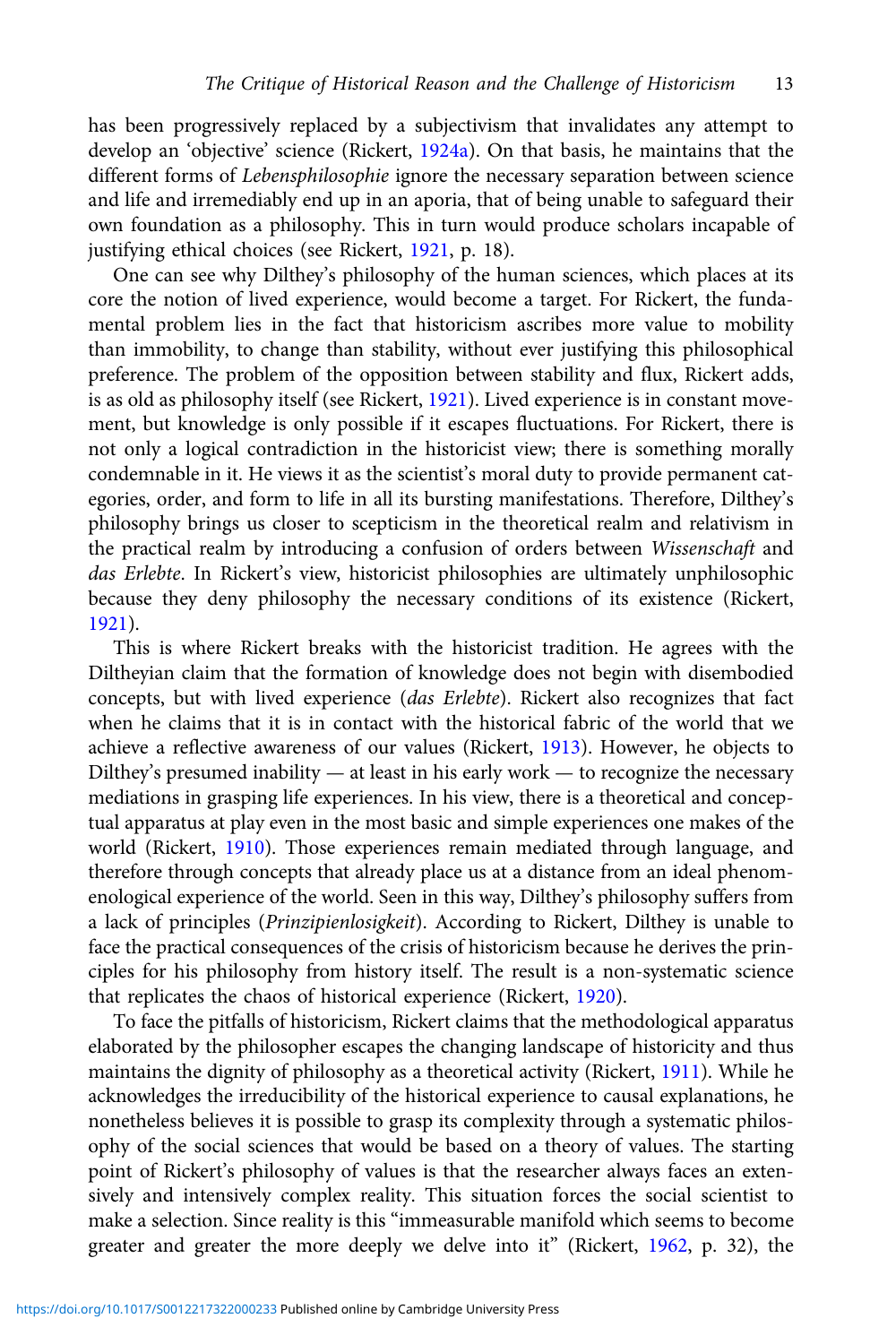researcher always engages in a fundamental act of valuation by distinguishing what has meaning for us from what is meaningless. All science requires these guiding principles, which are founded upon the notion of value (Wert), or more specifically, on the activity of ascribing meaning to what we deem worthy of being reported. This system of values has a claim to universal validity insofar as its logical criterion is formal. Rickert argues that since the existence of these values must be accepted as necessary for life to make sense, values act as the condition of possibility of an understanding the cultural world (Rickert, [1962](#page-21-0)). Indeed, he does not purport to provide a substantive view of the content of these values beyond distinguishing between four categories (logical, aesthetic, cultural, ethical) (Rickert, [1913\)](#page-21-0).

Rickert also seeks to avoid the consequences of subjectivism by distinguishing between the relation to values (Wertbeziehung), which is a theoretical exercise, and the act of positing values. The former remains at the empirical level of observing and reporting historical data and thus could aspire to objective knowledge. While "valuations always involve praise or blame," references to values do not (Rickert, [1962](#page-21-0), p. 90). However — and this is where Rickert exposes himself to the same criticism as Dilthey — he has no choice but to recognize the artificial character of that distinction insofar as the mere fact of selecting what counts as important means that the scientist is engaged not only as a researcher but as a human being with feelings and interests (Rickert, [1910\)](#page-21-0). Rickert thus writes that, although they might be avoided, "[t]here is perhaps not even a single historical work of importance that is entirely free from positive or negative valuations" (Rickert, [1962,](#page-21-0) p. 91). Therefore, he is compelled to recognize the role and power of subjectivity in scientific thinking. While Dilthey's ambiguous answer to the crisis of historicism is often underscored, it is important to note that Rickert's response is not as straightforward as it first appears and that he shares Dilthey's oscillation between the primacy of the historical and the autonomy of philosophy.

Another tension in Rickert's project derives from the very safeguard he mobilizes against historicism, namely the formal character of his transcendental philosophy of values. Because his theory is meant to provide formal categories, it does not offer much grasp on the concrete content of values and how human beings act on them or relate to them. The result can be a complete estrangement from the everyday ethical concerns of individuals, which is precisely what Dilthey seeks to avoid. A formalist theory of values devoid of content faces a similar risk of relativism: its substance is so poor that it cannot help determine how to orient oneself in the world.

# c) Philosophy Through the Lens of Historical Consciousness

Despite what he concedes to Dilthey, Rickert reiterates in numerous texts his belief in a strict separation between the tasks of philosophy and those of historical science. He makes a point to distinguish his interest in history from those who fall under the "suspicion of being committed to historicism" (Rickert, [1986](#page-21-0), p. 18). While it is "history in its diversity that constitutes the field of investigation of the philosophy of values" (Farges, [2007](#page-20-0), p. 29), the latter must nonetheless preserve its autonomy vis-à-vis individual sciences. However, as this last part of the argument will show, Dilthey's philosophical enterprise redefines the relationship between philosophy and history in a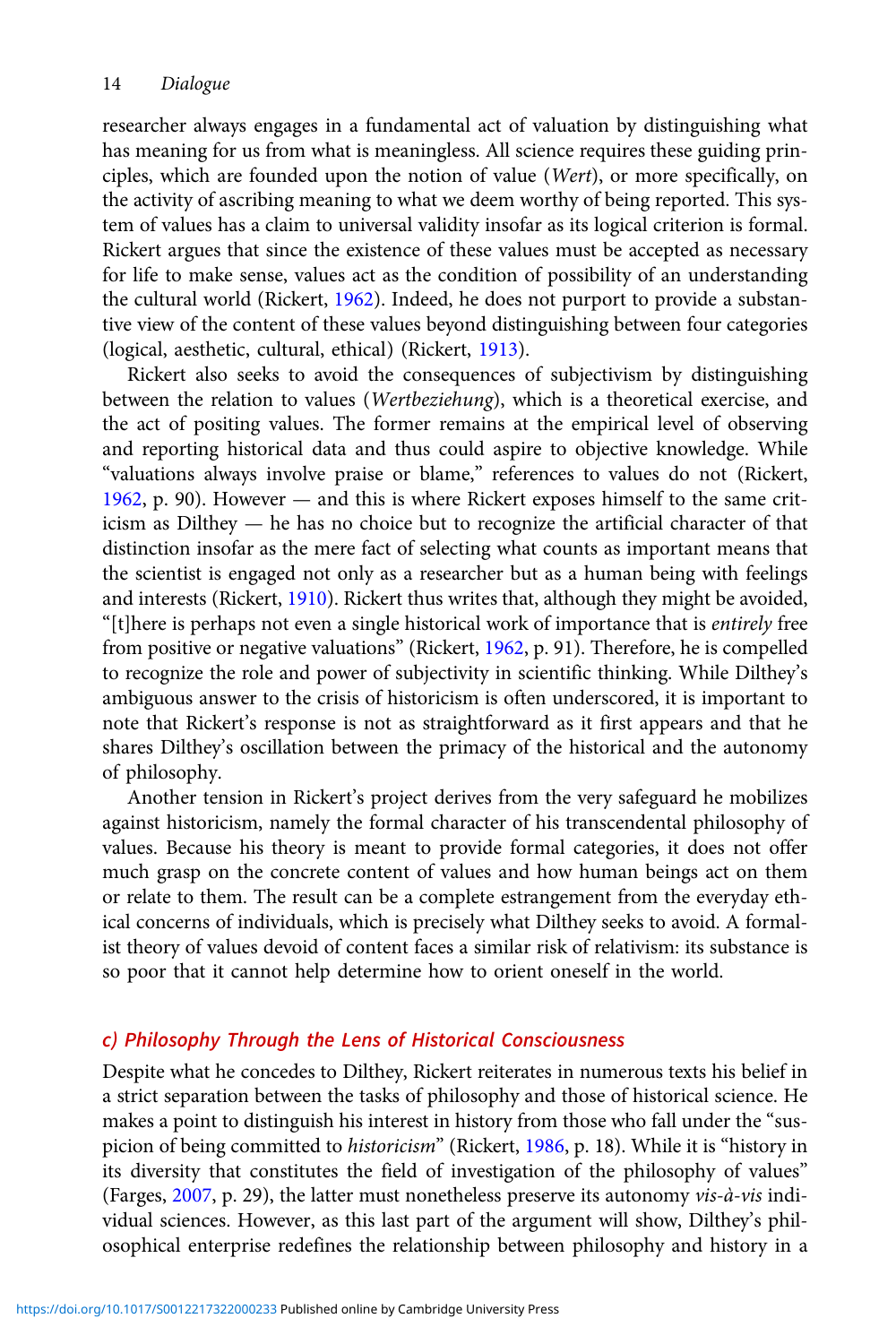way that puts emphasis on the benefits of interpretive and historical plurality rather than the pitfalls of historicization. On this point, Rickert's warning about the dilution of philosophy of history is tempered by an inclination to consider the gains in approaching philosophy through the lens of historical consciousness.

Dilthey's project as expressed in his later writings is 'historicist' if the term is understood as a rapprochement of history and philosophy. Indeed, Dilthey seeks to unite life and knowledge of life in a way that would bridge the gap between theory and the concrete facts of existence. He is, however, aware of the risk and expresses concern with the perils of an excessive relativization of our categories of understanding.<sup>6</sup> In his 1911 essay entitled "The Types of World-View" he writes:

One of the main reasons for the persistence of skepticism is the anarchy of philosophical systems. There is a contradiction between the historical awareness of the boundless variety of such systems and the claim of each system to universal validity; this contradiction supports the spirit of skepticism more strongly than any systematic argument. (Dilthey, [2019b](#page-20-0), p. 251)

The scepticism Dilthey refers to arises from observing the plurality of contradicting claims to truth, which leads to an irreducible plurality of Weltanschauungen or worldviews. But the problem, Dilthey tells us, runs much deeper than that. Historical consciousness discloses that a belief in the universal validity of any form of life is an illusion. He goes on to argue that progress in science, and specifically in evolutionary theory — which shows that life develops in contingent ways — only hardens this conviction (Dilthey, [2019b](#page-20-0)). To put it simply, the problem is not that explanations about the world might contradict one another, but that the rise of historical consciousness is itself "destructive of the belief in universal validity" (Dilthey, [2019b,](#page-20-0) p. 254).

Dilthey's theory of Weltanschauungen and the underlying historicist premise that denies any claim to universality has been a key element in the reproach of relativism levelled at him. Husserl, in a text published in Logos the same year as Rickert's "The Concept of Philosophy," identifies two main obstacles to considering philosophy as a rigorous science: naturalism and historicism (Rickert, [1910](#page-21-0)). In analyzing the latter, he considers Dilthey's Weltanschauungsphilosophie as emblematic of the problems that historicism poses. While he acknowledges the latter's contribution to the theory of Verstehen or understanding, he nonetheless believes that Dilthey — albeit involuntarily — opens the door to unbridled relativism. Husserl argues that philosophers such as Dilthey provide a historical description of worldviews but no evaluation of their philosophical validity (Husserl, [1910](#page-20-0)–1911). Similarly, Rickert's argument in favour of the separation of philosophy and history is a philosophical one: one cannot derive normative conclusions from historical facts. A merging of history and philosophy would assume a continuity between fact and norm, when the two realms are in fact completely distinct.

Husserl goes further than Rickert and accuses Dilthey of committing a performative contradiction. He maintains that Dilthey's rejection of both the metaphysical

<sup>6</sup> Dilthey expresses this awareness in a letter he addresses to Husserl on July 10, 1911 (Heidegger et al., [2003,](#page-20-0) p. 121).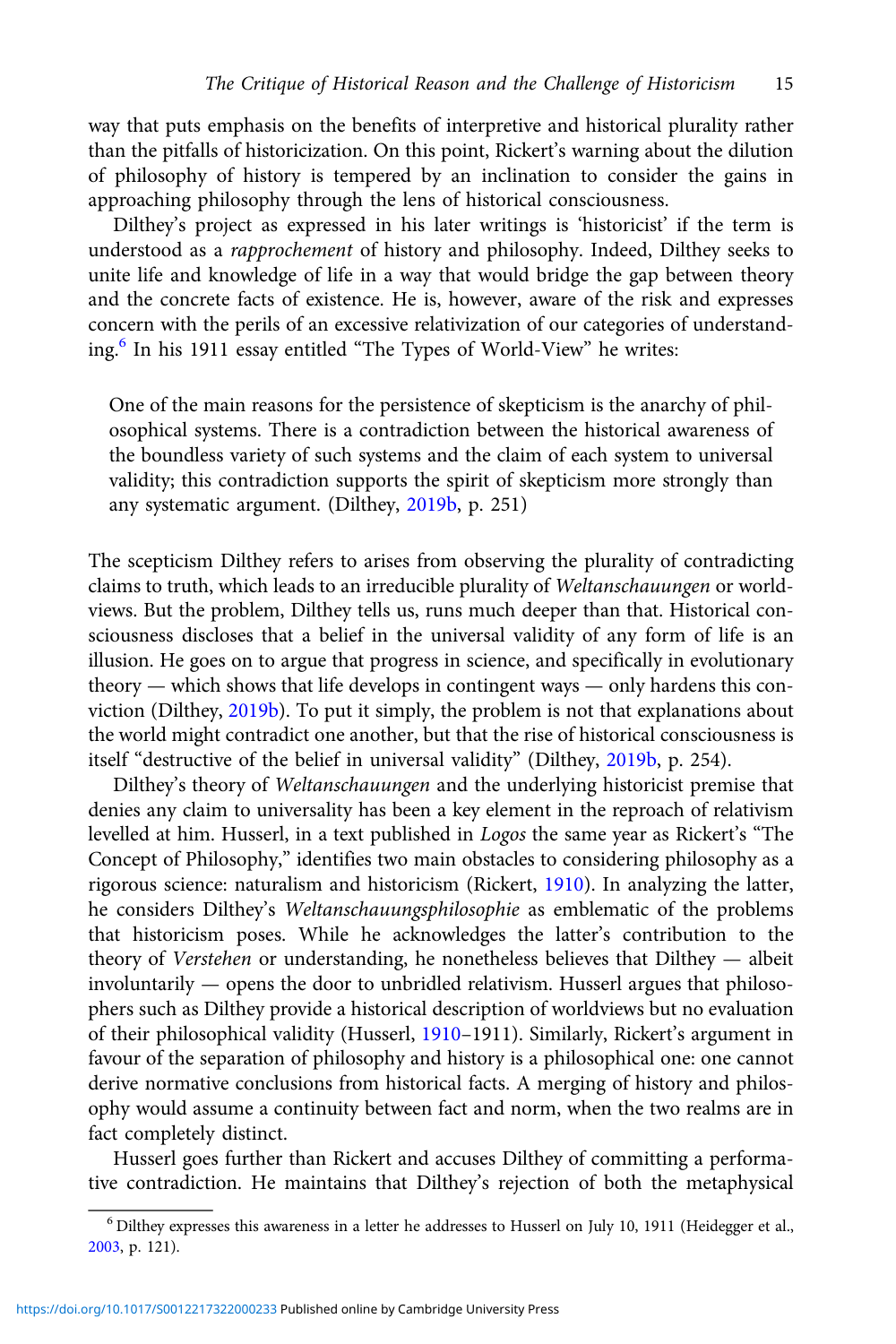systems of the past and the philosophies of his own time cannot be solely based on a negative, critical stance. To evaluate the past, one must have an implicit idea of what constitutes a 'correct' or 'valid' view (Husserl, [1910](#page-20-0)–1911). Therefore, Dilthey cannot claim to rely only on immanent principles and must admit criteria that stand outside the realm of history. Rickert, for his part, argues that if some historical concepts are bound to be valid for a definite time, that does not exclude the possibility of concepts with absolute validity (Rickert, [1962\)](#page-21-0). The fact that concepts and paradigms change constantly in natural sciences without bringing into question their scientific character should prove that historical change should not exclude universal validity.

Ultimately, the accusation of historicism can be explained by Dilthey's decision to make historical consciousness the very basis of his philosophy, thereby abandoning any attempt at a transcendental foundation. In The Essence of Philosophy, Dilthey argues that we can arrive at the essence of philosophy through history, and history only. In doing so, he implies that the validity of philosophical ideas is contingent upon the historical conditions of their emergence. Although he maintains that he is looking for what constitutes "always and everywhere" the essence of philosophy, he nonetheless suggests that philosophical solutions, when viewed historically, belong to a specific time and place (Dilthey, [1954](#page-19-0), p. 25). Beiser points out that "[s]ince the historicist confounds the conditions of validity of a belief with its causal or genetic conditions, he assumes that a principle is valid only under the conditions under which it arose" (Beiser, [2009](#page-19-0), p. 14). This is the problem that Dilthey's philosophy of the human studies fails to address.

For the neo-Kantians, Dilthey's philosophy thus suffers from a "category mistake" (Kinzel, [2018](#page-20-0), p. 364). As Rickert maintains, historical consciousness cannot be the basis of normative judgements. The confusion of orders can only lead to a defective practical philosophy, one that must abandon any notion of truth or validity. In that regard, Kinzel defends Dilthey and makes a persuasive case for reconsidering the separation between philosophy and history, arguing that "a category mistake can only be committed if there is an essential difference between domains that allows for the misapplication of categories from one domain to the other" (Kinzel, [2018,](#page-20-0) p. 358). If, against the neo-Kantian argument, one argues that philosophy and history have been wrongly and artificially separated, then Dilthey is not guilty of an erroneous 'fusion,' but is simply the one who points out the analytical mistake in considering them as two entirely separate modes of inquiry.

One could therefore argue that the idea of a *rapprochement* of history and philosophy is only problematic if we endorse a dichotomic vision of their respective foundations and tasks. Dilthey's nuanced assessment of the tension between objective validity and the plurality of historical facts makes the characterization of historicism sound less like a threatening peril and more like a productive reassessment of the value of singularity in philosophical inquiry. Rickert, in his later work, offers a more nuanced perspective on this tension and a more sympathetic interpretation of the role of historical consciousness. As he acknowledges in "History and the System of Philosophy," reality is "always historically conditioned in its entirety, and its historicity means at the same time a particularity that conflicts with the essence of universal science" (Rickert, [1932](#page-21-0), p. 270). He then asks if this antagonism can be overcome, and whether there can exist something as a "universal-historical"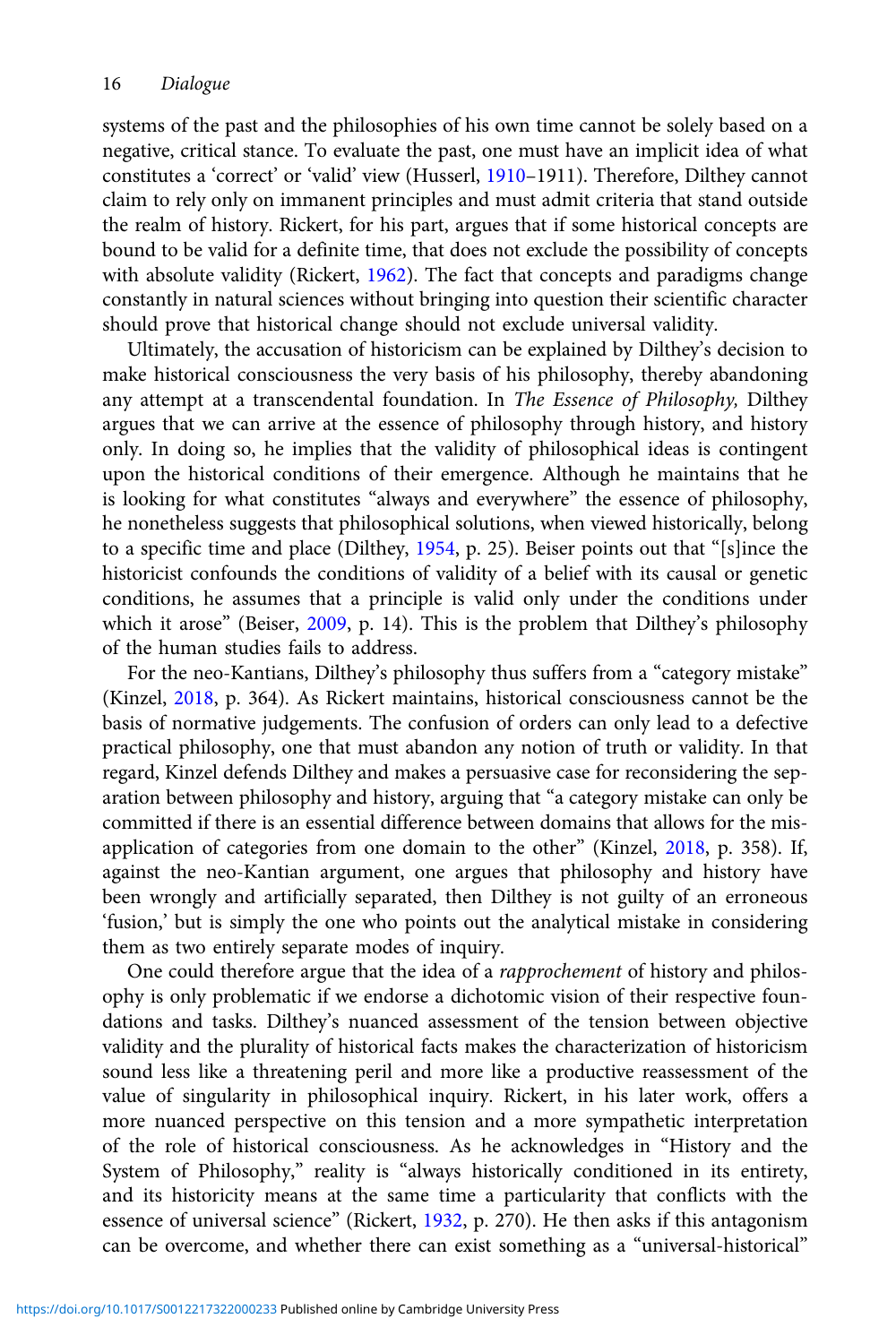position (Rickert, [1932](#page-21-0), p. 270). In line with the Diltheyian argument, Rickert claims that the problem lies in the fact that history and philosophy are often presented as radically opposed, thereby requiring a stark choice between one and the other. He writes:

As long as one contrasts history and the system of philosophy in such a way that under history is only included the presentation of the unique and the individually determined series of thoughts from earlier times, and that by system one understands a structure that is to be measured by its relationship to a timelessly valid truth, the rejection of every attempt to resolve philosophy into its history must appear so self-evident that one can consider its explicit combat and thus the rejection of historicism to be superfluous. (Rickert, [1932](#page-21-0), p. 313)

In other terms, the fight against historicism in its problematic manifestations only makes sense in light of the possibility of an alternative relationship between philosophy and history. Embracing the effects of the historicist view, Rickert suggests that history must be understood anew as harbouring forms of universality imbedded within its particular fabric, on the one hand, and that philosophy must be redefined as an "open system" (Rickert, [1913,](#page-21-0) p. 297) that can accommodate historical and cultural variations on the other. In a letter to Husserl from June 1911, Dilthey suggests a similar resolution by stating that the observed contradiction of philosophical systems is a historical fact that allows philosophy to liberate itself from metaphysics, but that it does not signal the impossibility of all philosophy (Heidegger et al., [2003](#page-20-0), p. 117).<sup>7</sup> On the contrary, historical consciousness allows for a renewed, critical, nonmetaphysical philosophy. As he writes at the very end of his draft for a "Critique of Historical Reason,"

[t]he historical consciousness of the finitude of every historical phenomenon and of every human or social state, and of the relativity of any kind of faith, is the final step toward the liberation of human beings. With historical consciousness human beings attain the sovereignty to enjoy every experience to the full, to surrender themselves to it completely and unencumbered, as if there were no system of philosophy or faith that could bind them. (Dilthey, [2002](#page-20-0), p. 310)

In the end, Dilthey finds resources against scepticism in a notion of 'reflexive' historical consciousness capable of bringing to a higher awareness the immediate facts of existence (Makkreel & Rodi, [2019\)](#page-20-0). In the last years of his life, he maintains that he has not abandoned the project of sketching a new philosophical grounding that would establish the universal validity of the Geisteswissenschaften. Like Meinecke, who claims that the wounds inflicted by the relativization of values can be remedied

 $<sup>7</sup>$  In Dilthey's view, it is precisely the support of history that would solve the problem of relativism. By</sup> showing that some things, including philosophical validity, are not subjected to change, Dilthey does separate historical conditionality from validity. It is what will lead Husserl to recognize that the differences in their respective projects are superficial and that they are indeed united in a common effort (Heidegger et al., [2003\)](#page-20-0).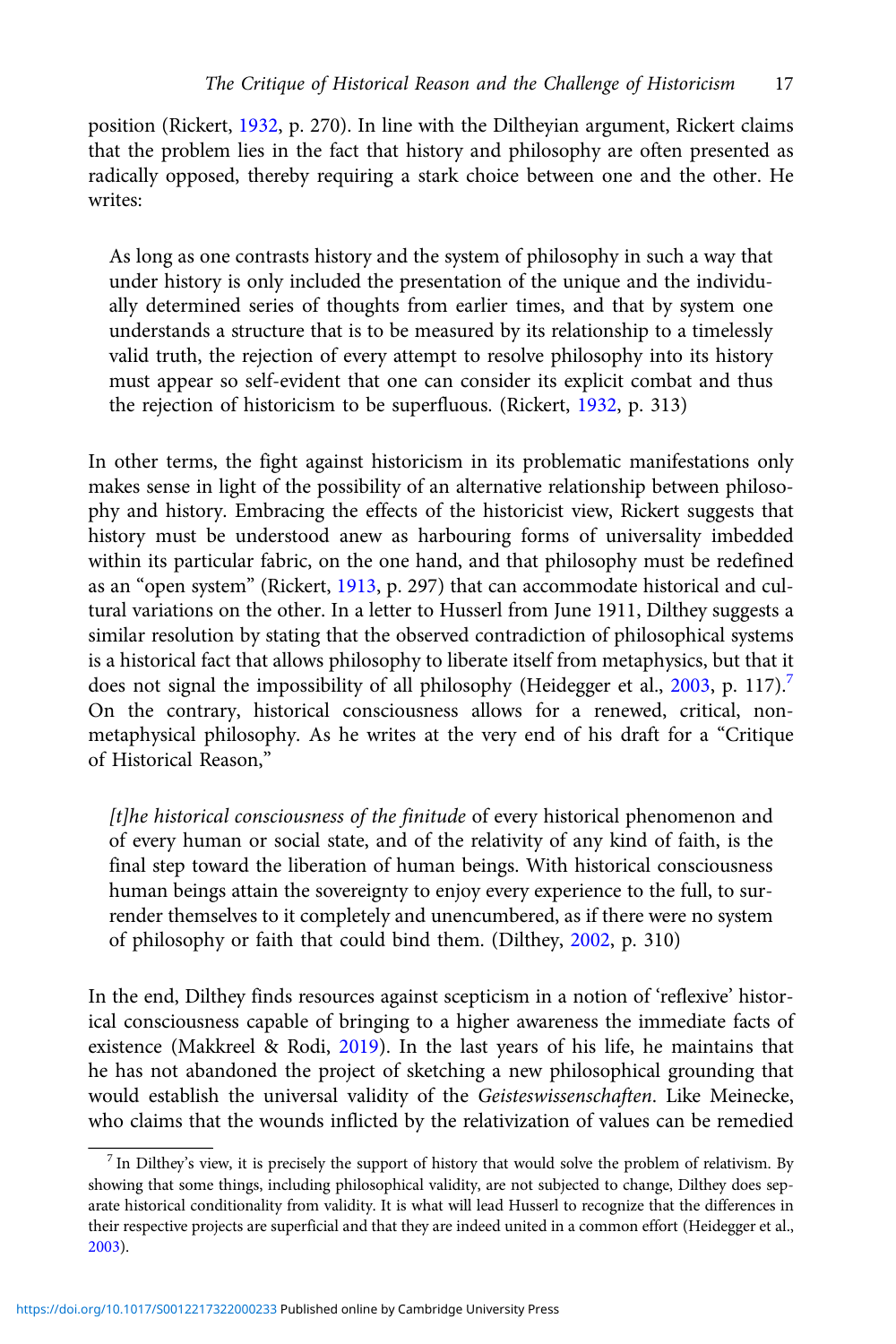through historicism (Meinecke, [1972](#page-20-0)), Dilthey believes that the historicist understanding of the world is the highest degree of reflective awareness we can achieve. As shown in the previous section, Dilthey's and Rickert's appreciation for individuality and their shared critique of the illusion of a transcendental subject of knowledge reveal the critical and heuristic potential of the historicist tradition. These epistemological lessons are supplemented by another, more practical, one: that historicism discloses the essential and inescapable condition of diversity and plurality that constitutes the socio-historical world.

In the reception of Dilthey's work in particular, it is the attention to the nature of modern historical consciousness that resonates most among some of his most well-known followers, including Heidegger and Hans-Georg Gadamer in Germany, Raymond Aron in France, and Robin George Collingwood in England. Historical consciousness, as Gadamer reminds us, is both a privilege and a burden (Gadamer, [1996\)](#page-20-0). As he puts it, historical consciousness is the full awareness of the "historicity of the present and the relativity of our opinions" (Gadamer, [1996](#page-20-0), p. 23). For that reason, it is simultaneously productive and destructive. It opens the door to a wealth of knowledge and provides the means of comparing epochs, beliefs, cultures, and values; but it also challenges our belief in the universal validity of our own culture, institutions, values, and actions. The modern historical consciousness is an awareness that others have lived in different ways at other times and other places in the world (Dilthey, [1996b\)](#page-20-0). The fundamental disposition that derives from this new historical inclination is a hermeneutical openness in the face of the complexity of the socio-historical world. As such, it offers a normative potential insofar as it is accompanied by a sense of the importance of a critical outlook on the past (Dilthey, [2019a,](#page-20-0) p. 144). This is why Dilthey speaks of a 'liberation' initiated by the historicist worldview.

However, possessing an historical consciousness also means noting the relativity of one's own beliefs and the changing character of cultural and moral norms. As such, it could potentially lead to a form of historical scepticism that, if not tempered, could turn into nihilism, a danger Rickert identifies early on. In a speech he gives in 1903, Dilthey also recognizes the inescapable — and somewhat tragic — character of modern historical consciousness:

An apparently irreconcilable antithesis arises when historical consciousness is followed to its last consequences. The finitude of every historical phenomenon — be it a religion or an ideal or a philosophical system — accordingly, the relativity of every kind of human apprehension of the totality of things is the last word of the historical world-view. Everything passes away in the process; nothing remains. And over against this both the demand of thought and the striving of philosophy for universally valid knowledge assert themselves. (Dilthey, [1996a](#page-20-0), p. 389)

The awareness of finitude — combined with the all-encompassing character of historicity — means that there is no way out of history in Dilthey's view. This does not mean, however, that one should fall into despair. It is precisely the constant challenge of historicism, to be overcome not once and for all, but through a constant re-negotiation between the recognition of our historical limitation and the projection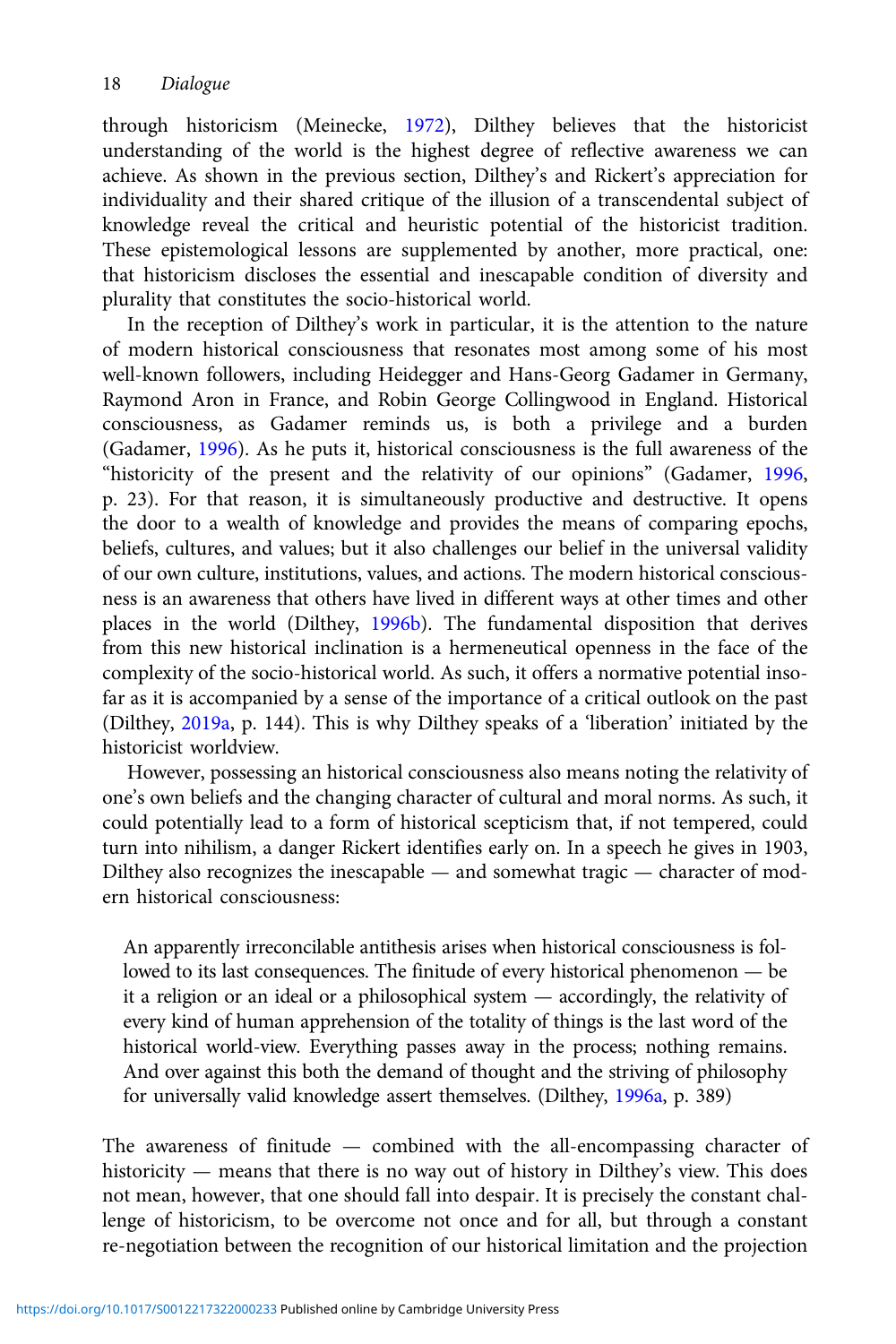of universality, that creates immanent sources of meaning. Dilthey thus envisions a dynamic foundation for self-knowledge and the understanding of the historical world. The very notion of a critique of historical reason expresses this tension between the exercise of purging history from any metaphysical illusions, while acknowledging all that remains for an objective philosophy of the social sciences after undergoing this critical process.

The same criticist impulsion is at play in Rickert's theory of history. In "Of a System of Values," he argues that the full achievement of philosophy in the socioethical world is made impossible by the "inexhaustible material" from which it draws (Rickert, [1913](#page-21-0), p. 313). Rickert's philosophy is bound to remain an "open system" (Rickert, [1913,](#page-21-0) p. 297) tethered to history because the socio-ethical realm is a constantly changing and moving landscape. Historical-cultural life functions on the principle of Unabgeschlossenheit or absence of closure; there is thus no ultimate 'sum' of knowledge one could finally achieve. To defend a close, rigid, philosophical system would be to assume that there is a known end to the historical process and to the individuality and novelty it produces (Rickert, [1913](#page-21-0)). Although he argues for the need of an order, he acknowledges that historical consciousness inevitably transforms philosophy as a discipline. The conclusion Rickert reaches puts him in a greater proximity with Dilthey than he might realize. He concludes that the human mind is a complicated affair, that what matters is cultivating a diversity of points of view and methods of studying the world, that logic cannot in the end elaborate a universal method, and that one should accept the limits of theoretical endeavours in the cultural sciences imposed by the singularity of its material (Rickert, [2010\)](#page-21-0).

In light of these considerations, I argue that Dilthey and Rickert embrace a moderate historicism, to be distinguished from a more radical form. While most critics of historicism in the 1910s and 1920s have equated it with a doctrine of historical and moral relativism, the inquiry into Dilthey's and Rickert's epistemology and their confrontation with the challenge of historicism shows a nuanced reinterpretation of the implications of the historicist position.

What Dilthey in particular defends is indeed a salutary form of historicism, which recognizes the relativity and variability of cultural forms and of moral beliefs and which in turn protects from dogmatism, an enemy perhaps more dangerous than relativism. He conceives of historical life as a sphere permeated by plurality, and therefore by a certain level of relativity. But the essential point here is to distinguish the observation of relativity from the normative claim of relativism. As Aron points out in his discussion of critical philosophy of history, one can very well acknowledge an 'original' relativity that stems from the inexhaustible richness of reality, while rejecting the doctrine of relativism, which erroneously transforms this empirical relativity into an encompassing thesis about the anarchy of all worldviews (Aron, [1986\)](#page-19-0). From this perspective, being a 'historicist' means cultivating a historical consciousness that admits to the plurality of valid stances toward life and allows for the ability to understand — and in turn to sympathize — with other systems of values. The critique of historical reason helps us accept the irreducible plurality of principles rather than pursue what Dilthey considers a vain search for a unique, single, overarching, and transcendental principle.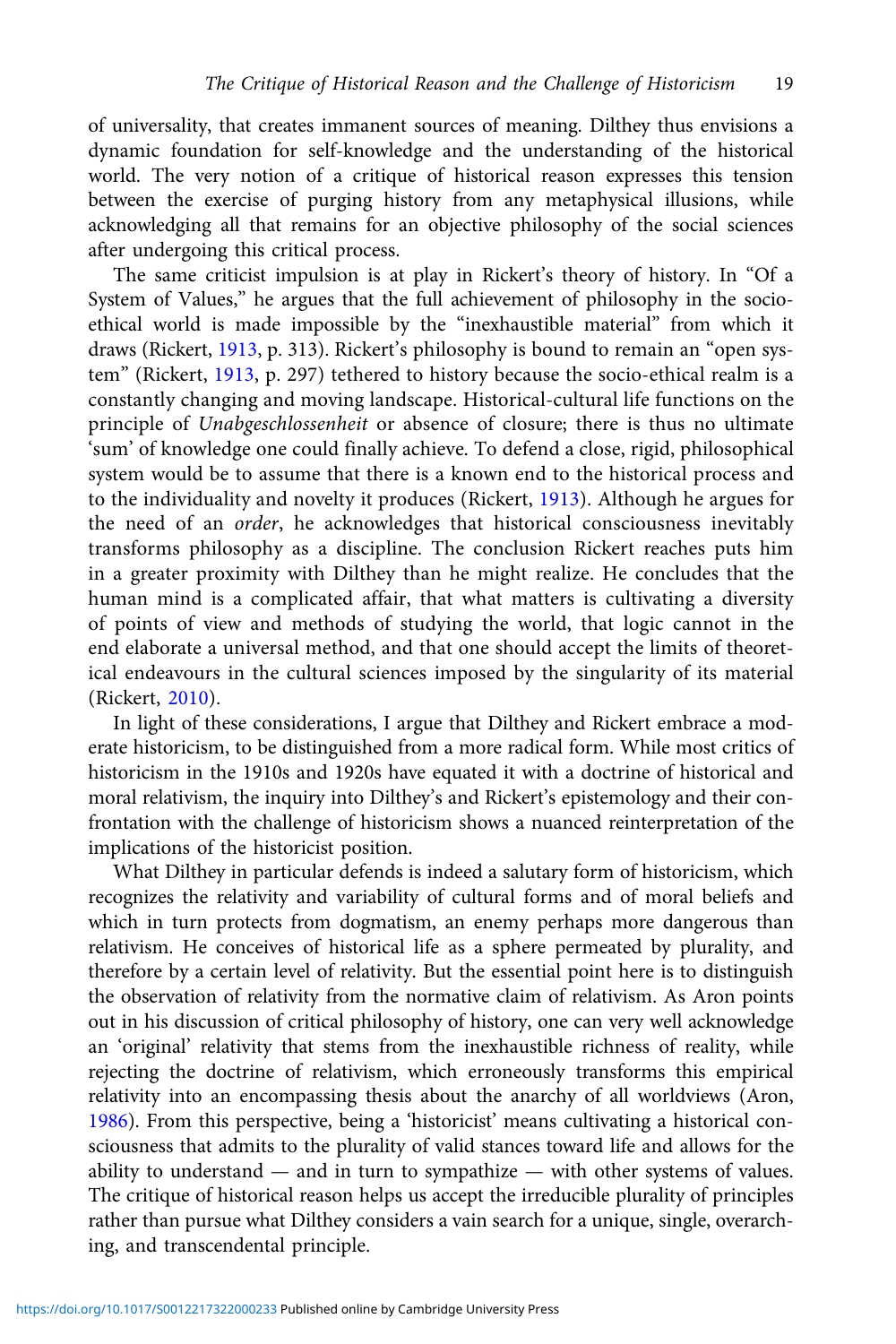# <span id="page-19-0"></span>IV. Conclusion: Reassessing the Relationship Between Philosophy and History

By evaluating Dilthey's and Rickert's 'elective affinities' with historicism, this article has demonstrated that the crisis of historicism can be interpreted in positive terms as a catalyst for a renewed reflection on the tasks of philosophy through the lens of historical consciousness. By reframing the project of a critique of historical reason as a productive reassessment of the historical character of the knowing subject and the philosophical value of the particular, we can develop a more nuanced interpretation of the epistemological and practical implications of the historicist doctrine.

The concerns about the damaging effects of historicism reveal an uneasiness with the task of finding a proper articulation between the domains of philosophy and history. By bringing to light the benefits of the crisis of historicism, including the reconsideration of the epistemological status of the particular and the ability of historical consciousness to fight dogmatism, the aim of this article is to reassess what the reproach of historicism entails. In doing so, we are in a better position to assess the way in which Rickert also shares some affinities with the historicist tradition.

Ultimately, neither Dilthey's nor Rickert's critical philosophy of history provides a fully satisfactory answer to the challenge of historicism. However, this does not mean that they are bound to adopt a sceptical or relativist stance, as Husserl suggests. Dilthey's lifelong attempt to provide a philosophical foundation for the human sciences leads to the recognition that the tension between historical and philosophical modes of inquiry — the root cause of the crisis of historicism — can be a productive one. Similarly, to the Kantian question, 'Was kann ich wissen?,' the answer Rickert provides is bound to remain a limited and incomplete one. This limitation is not, however, altogether negative. Dilthey and Rickert's shared conception of concrete historical beings as agents of knowledge reveals, at the turn of the  $20<sup>th</sup>$  century, the limits of an absolute and rigid view of theoretical knowledge that would neglect the 'category' of history. In that sense, the crisis of historicism brings a necessary and salutary interrogation about the practical meaning and value of philosophy in relation to the concrete problems of human existence.

Acknowledgements. I wish to thank Kayla Dold as well as the editors for their careful work of revision. My gratitude also goes to the anonymous reviewers for their helpful feedback and suggestions.

# **References**

- Aron, R. (1969). La philosophie critique de l'histoire [The critical philosophy of history]. Vrin. (Original work published 1938.)
- Aron, R. (1986). Introduction à la philosophie de l'histoire [Introduction to the philosophy of history]. Gallimard. (Original work published 1938.)

Bambach, C. R. (1995). Heidegger, Dilthey and the crisis of historicism. Cornell University Press.

Bambach, C. R. (2013). Weimar philosophy and the crisis of historical thinking. In P. E. Gordon & J. P. McCormick (Eds.), Weimar thought: A contested legacy (pp. 133-149). Princeton University Press.

Beiser, F. C. (2009). Normativity in neo-Kantianism: Its rise and fall. International Journal of Philosophical Studies, 17(1), 9–27.

Beiser, F. C. (2011). The German historicist tradition. Oxford University Press.

Beiser, F. C. (2013). Weimar philosophy and the fate of neo-Kantianism. In P. E. Gordon & J. P. McCormick (Eds.), Weimar thought: A contested legacy (pp. 115–132). Princeton University Press.

Dilthey, W. (1954). The essence of philosophy. University of North Carolina Press. (Original work published 1907.)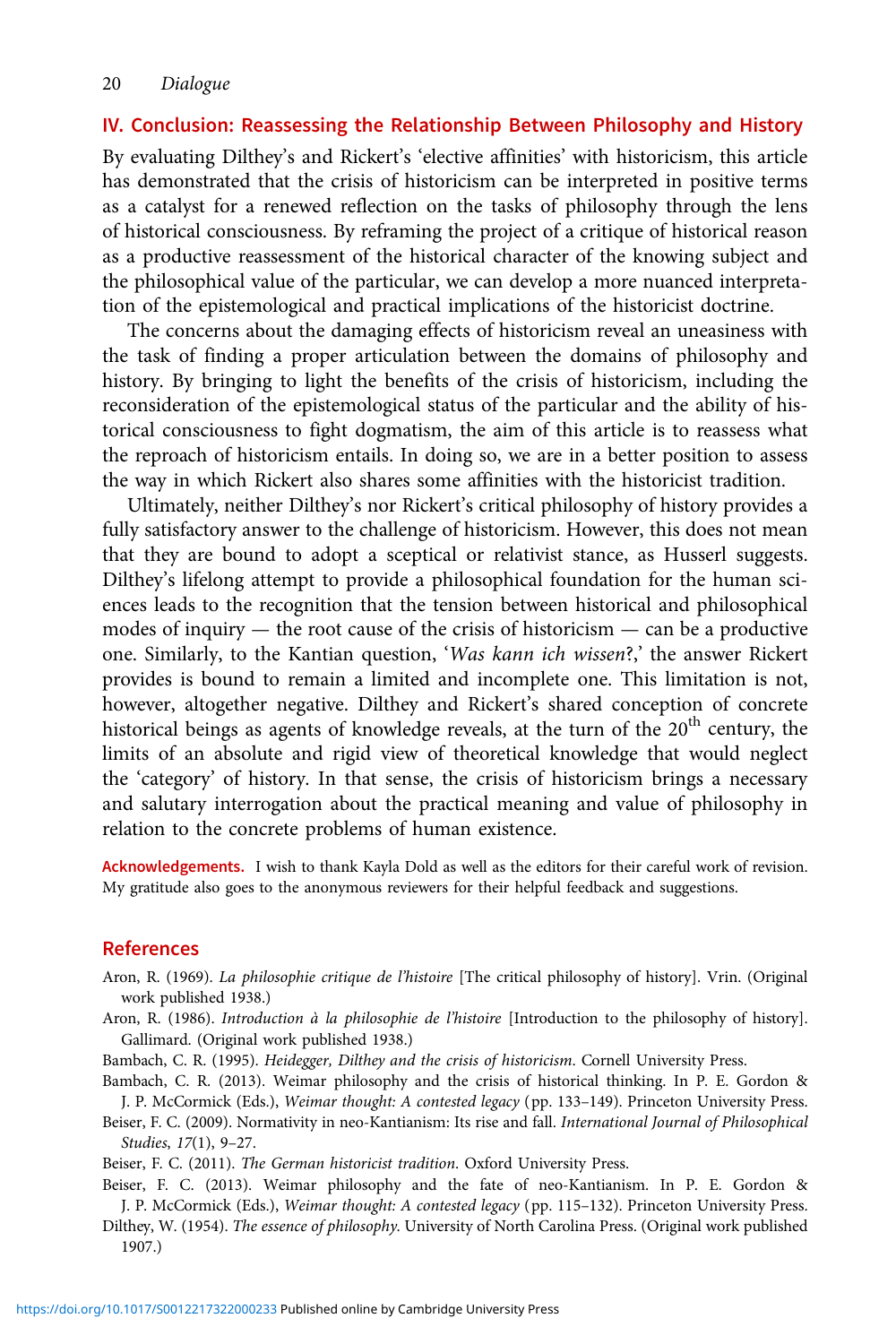- <span id="page-20-0"></span>Dilthey, W. (1989). R. A. Makkreel & F. Rodi (Eds. & Trans.), Selected works. Volume I: Introduction to the human sciences. Princeton University Press.
- Dilthey, W. (1996a). Reminiscences on historical studies at the University of Berlin. In R. A. Makkreel & F. Rodi (Eds.), Selected works. Volume IV: Hermeneutics and the study of history (pp. 387–398). Princeton University Press. (Original work published 1903.)
- Dilthey, W. (1996b). The eighteen century and the historical world. In R. A. Makkreel & F. Rodi (Eds.), Selected works. Volume IV: Hermeneutics and the study of history (pp. 325-386). Princeton University Press. (Original work published 1901.)
- Dilthey, W. (2002). R. A. Makkreel & F. Rodi (Eds. & Trans.), Selected works. Volume III: The formation of the historical world in the human sciences. Princeton University Press.
- Dilthey, W. (2019a). Present-day culture and philosophy. In R. A. Makkreel & F. Rodi (Eds.), Selected works. Volume VI: Ethical and world-view philosophy (pp. 141–160). Princeton University Press. (Original work published 1898.)
- Dilthey, W. (2019b). The types of world-view and their development in metaphysical systems. In R. A. Makkreel & F. Rodi (Eds.), Selected works. Volume VI: Ethical and world-view philosophy (pp. 249–294). Princeton University Press. (Original work published 1911.)
- Farges, J. (2007). Présentation. In H. Rickert (Ed.), Le système des valeurs [The system of values] (pp. 9–47). Vrin.
- Gadamer, H.-G. (1996). Le problème de la conscience historique [The problem of historical consciousness]. Le Seuil.
- Gordon, P. E., & McCormick, J. P. (Eds.). (2013). Weimar thought: A contested legacy. Princeton University Press.
- Hegel, G. W. F. (1953). Reason in history: A general introduction to the philosophy of history. Liberal Arts Press. (Original work published 1837.)
- Heidegger, M., Gens, J.-C., Husserl, E., & Dilthey, W. (2003). Les conférences de Cassel (1925) : précédées de la correspondance Dilthey-Husserl (1911). [The Cassel conferences (1925): Preceded by the Dilthey-Husserl (1911) correspondences]. Vrin.
- Heussi, K. (1932). Dis krisis des historismus [The crisis of historicism]. Morh.
- Holborn, H. (1950). Wilhelm Dilthey and the critique of historical reason. Journal of the History of Ideas, 11(1), 93–118.
- Husserl, E. (1910–1911). Philosophie als strenge Wissenschaft [Philosophy as a rigorous science]. Logos. Internationale Zeitschrift für Philosophie der Kultur, 1, 289–341.
- Jalbert, J. E. (1988). Husserl's position between Dilthey and the Windelband-Rickert school of neo-Kantianism. Journal of the History of Philosophy, 26(2), 279–296.
- Jollivet, S. (2013). L'historisme en question. Généalogie, débats et réception (1800–1930) [Historicism in question. Genealogy, debates, and reception (1800–1930)]. Honoré Champion.
- Kinzel, K. (2018). Inner experience and articulation: Wilhelm Dilthey's foundational project and the charge of psychologism. HOPOS: The Journal of the International Society for the History of Philosophy of Science, 8(2), 347–375.
- Makkreel, R. A. (1975). Dilthey: Philosopher of the human studies. Princeton University Press.
- Makkreel, R. A., & Rodi, F. (2019). Introduction. In R. A. Makkreel & F. Rodi (Eds.), Selected works. Volume VI: Ethical and world-view philosophy (pp. 1–30). Princeton University Press.
- Mannheim, K. (1952). Historicism. In K. Mannheim (Ed.), Essays on the sociology of knowledge (pp. 84–133). Routledge.
- Megill, A. (1997). Why was there a crisis of historicism? Review of Bambach, Heidegger, Dilthey and the crisis of historicism. History and Theory, 36(3), 416–429.
- Meinecke, F. (1972). Historicism: The rise of a new historical outlook. Herder and Herder. (Original work published 1936.)
- Mesure, S. (1992). Présentation. In Dilthey, Œuvres I : Critique de la raison historique. Introduction aux sciences de l'esprit et autres textes [Dilthey, volume I: Critique of historical rationality. Introduction to the science of the mind and other texts] (pp. 7–18). Cerf.
- Paul, H. (2008). A collapse of trust: Reconceptualizing the crisis of historicism. Journal of the Philosophy of History, 2(1), 63–82.

Paul, H., & van Veldhuizen, A. (2021). Historicism: A travelling concept. Bloomsbury.